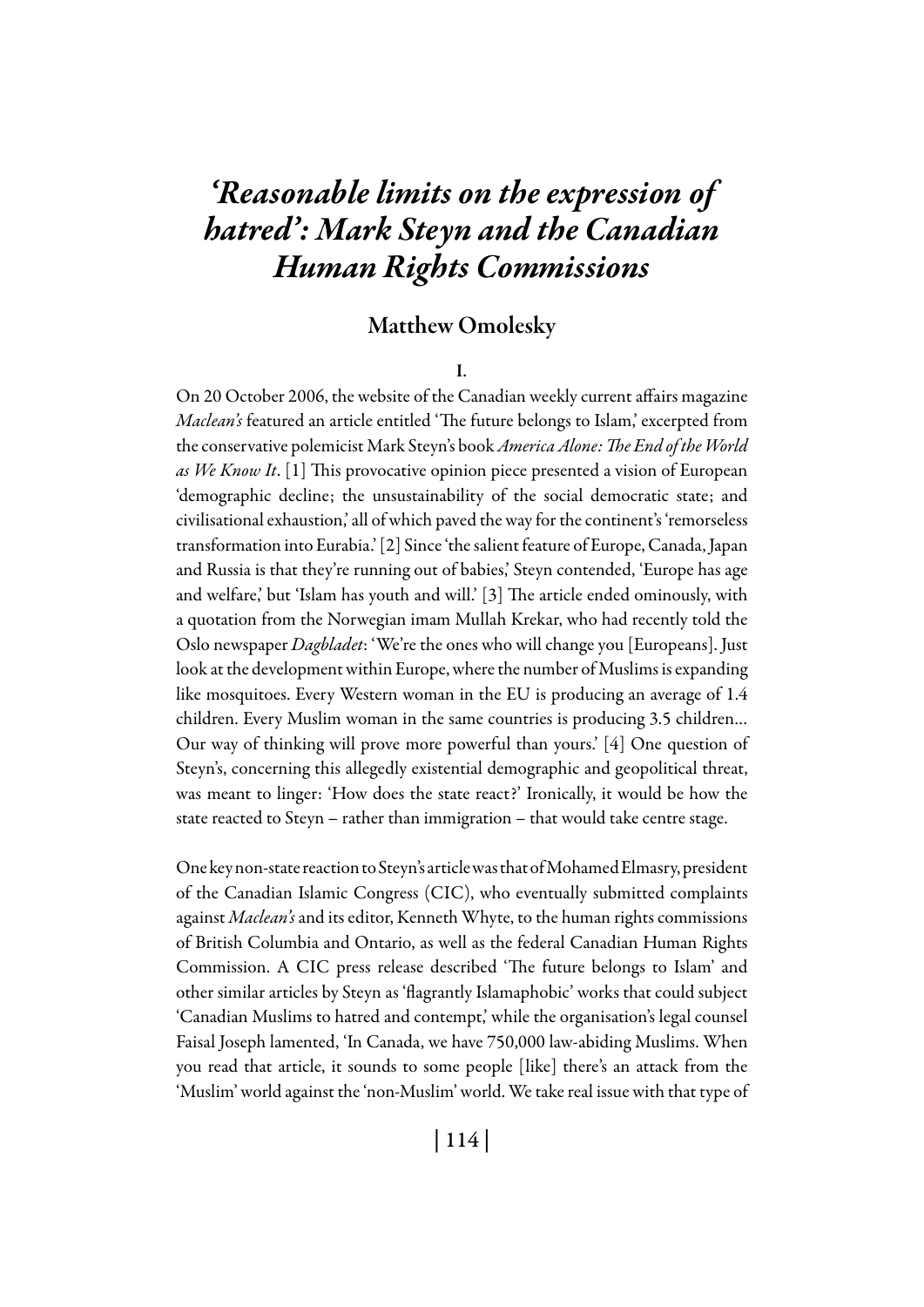characterisation and the implications of it.' [5] The magazine's relatively measured response was that 'the piece was a commentary on important global political issues' and 'not in any sense Islamaphobic.' [6] Steyn, less measured, viewed the complaints procedure as a backdoor attempt at censorship. The cover of the paperback edition of *America Alone* would feature the label 'Soon to Be Banned in Canada,' [7] and Steyn would opine that in modern Canada even the cliché 'You're entitled to your opinions' had become 'obsolescent.' [8] In a letter to *Maclean's*, the Canadian Human Rights Commission's Chief Commissioner Jennifer Lynch soon shot back, 'History has shown us that hateful words sometimes lead to hurtful actions that undermine freedom and have led to unspeakable crimes. That is why Canada and most other democracies have enacted legislation to place reasonable limits on the expression of hatred.' [9] The origin, climax, and denouement of this controversy are by no means merely of parochial interest for Canadians. The issue of whether, as Commissioner Lynch argued in the affirmative, it is 'justifiable to restrict expression to prevent exposing citizens to hatred' [10] is a matter of immense gravity in this young but tumultuous century.

Anglo-Saxon jurisprudence has long recognised the fundamental importance of 'Miltonic freedom' – described by the British scholar Stephen Sedley as 'the freedom to utter criticism or heresy without fear of suppression or reprisal from those who may be angered or embarrassed by it' [11] – in fostering a robust marketplace of ideas. It was this marketplace of public opinion that the American Judge Learned Hand described in his 1943 opinion *U.S. v. Associated Press,* wherein he addressed the presupposition that 'right conclusions are more likely to be gathered out of a multitude of tongues, than through any kind of authoritative selection.' [12] 'To many, this is, and always will be, folly,' Hand acknowledged, 'but we have staked upon it our all.' [13] Those in common law countries often take such an attitude for granted, and are frequently shocked by any deviation therefrom, but there are nevertheless profound consequences that result from expansive notions of freedom of speech.

It is not just in the realm of municipal law that the tension between freedom of expression and freedom from the invidious effects of hateful speech are increasingly important; international human rights jurists must simultaneously grapple with the matter. This is, after all, an era in which cartoons lampooning the prophet Mohammed published in the Danish *Morgenavisen Jyllands-Posten* can spark deadly riots from the Levant to Central Asia; in which *Newsweek* reports of (ultimately unfounded) allegations of Koranic desecration at Guantánamo Bay

| 115 |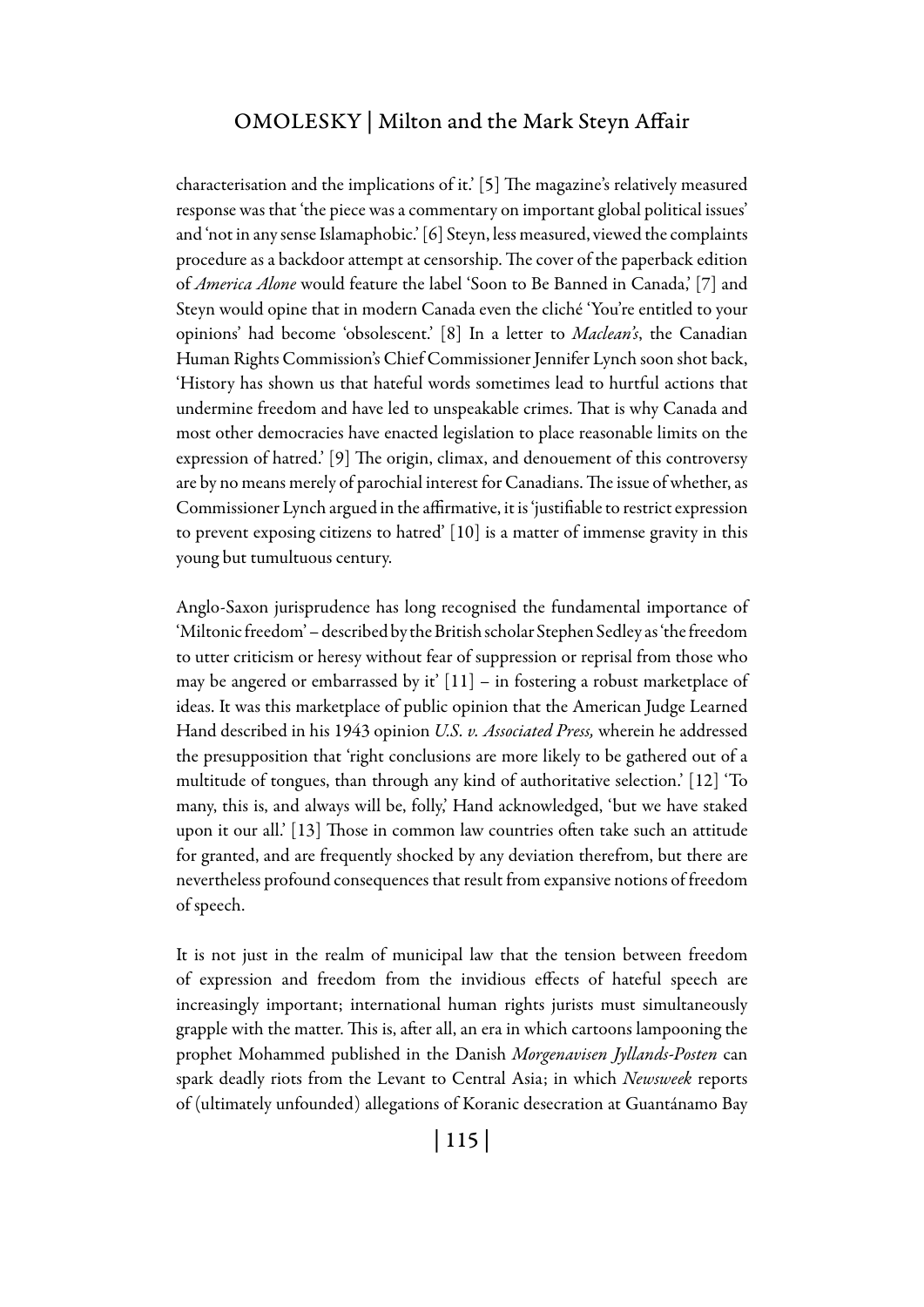can adversely impact international relations; and in which the symbolic relocation of a Soviet war memorial in Tallinn can serve to destabilise an entire region of Europe. Given the information revolution of the late twentieth and early twentyfirst centuries, the power of words and symbols may never have been greater. For this reason, western democracies are increasingly, as Commissioner Lynch correctly noted, 'enact[ing] legislation to place reasonable limits' on certain kinds of speech. At the international level, to take but one example, the UN Human Rights Council on March 29, 2008 passed (thirty-two to zero, with fifteen abstentions) a resolution calling for the body's free speech expert to police negative comments on Islam so as to, in the words of Egypt's Ambassador Sameh Shoukry, forestall 'some of the worst practices that incite racial and religious hatred.' [14] One of the many hostile western reactions to this vote was that of Canada, whose representative complained that in such a system 'Instead of promoting freedom of expression the Special Rapporteur would be policing its exercise.' [15] Yet Canada's very own national and provincial human rights commissions provide their own policing of free expression, albeit in an adversarial context; the objection to the Special Rapporteur's potential new role was essentially procedural, not philosophical. Similar European objections, given the broad hate speech legislation enacted there, present similar contradictions.

One should not, however, automatically mistake this for a twenty-first century issue of first impression or the internal contradictions of various western approaches as merely the product of decadent modern sensibilities. In the year 1811, for example, Chief Justice James Kent of the Supreme Court of New York, author of the revered *Commentaries on American Law*, was willing to cast 'Miltonic freedom' aside in his opinion in *People v. Ruggles*. Faced with a blasphemer who had uttered 'false, feigned, scandalous, malicious, wicked' words, [16] Justice Kent took it for granted that the 'free, equal, and undisturbed, enjoyment of religious opinion, whatever it may be, and free and decent discussions on any religious subject, is granted and secured.' [17] Still, 'to revile, with malicious and blasphemous contempt, the religion professed by almost the whole community, is an abuse of that right,' [18] and Justice Kent did not stop with this majoritarian analysis. He continued: 'Nor are we bound, by any expressions in the constitution, as some have strangely supposed, either not to punish at all, or to punish indiscriminately the like attacks upon the religion of *Mahomet* or of the grand *Lama*.' [19] (Interestingly, such a solicitous opinion was written at the height of the depredations of the Barbary corsairs). It was concluded, '*the liberty of conscience hereby granted*, shall not be so construed as to excuse acts of licentiousness, or justify practices inconsistent with the peace and safety of this state.' [20] Justice Kent, at least, thought it clear how the

| 116 |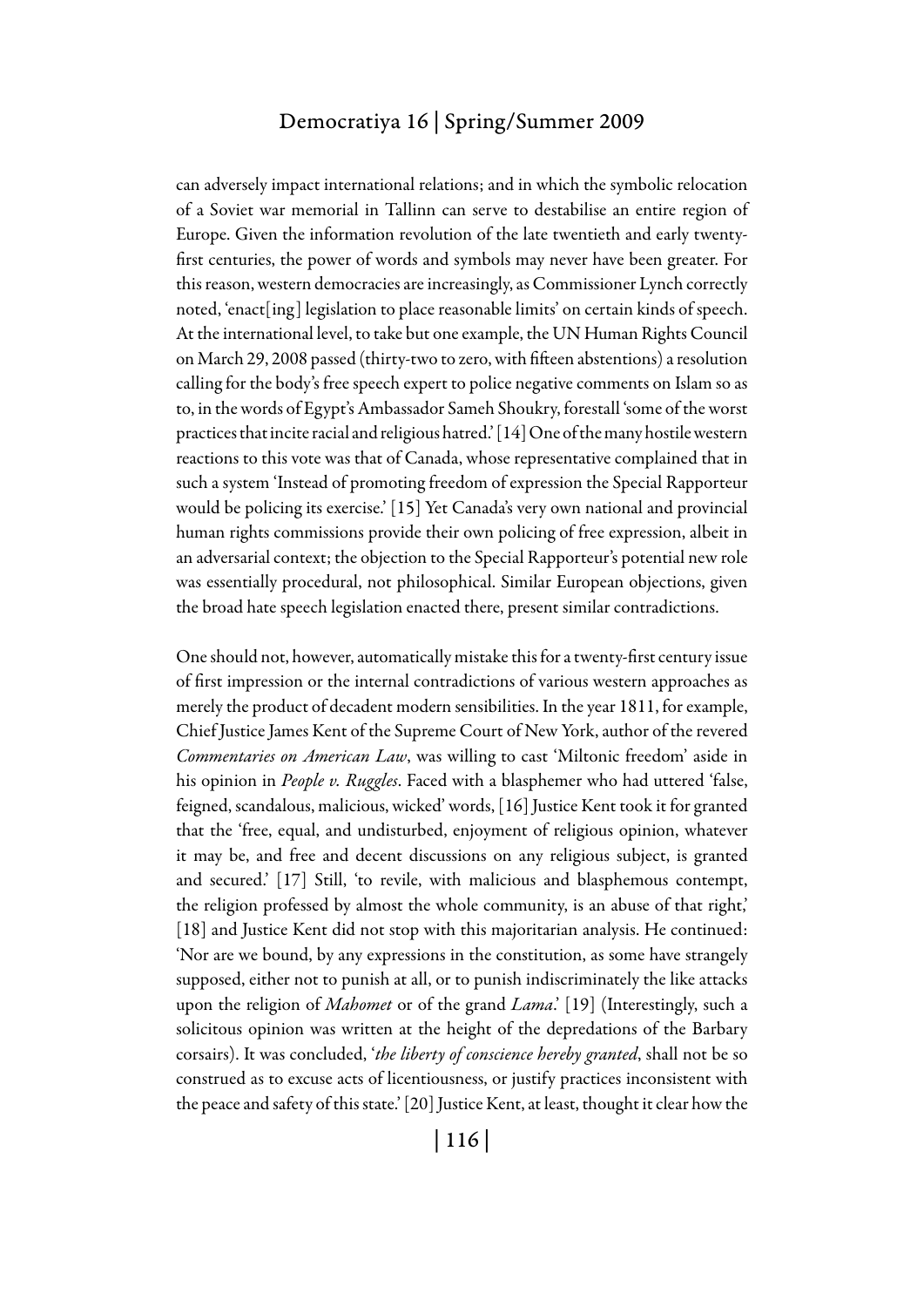state should react to hate speech, though most of his American judicial successors would come to vociferously disagree.

As evidenced by the *Ruggles* case, the dilemma presented by the Mark Steyn-related Canadian human rights commission procedures is an age-old one. The right to express oneself, and the right to be free from the consequences of incitement to ethnic or religious hatred, is often at odds. In such tenebrous scenarios, Adam Smith held in his *Theory of Moral Sentiments* (1759), it is not enough to rely on solely 'the soft power of humanity' for solutions, but rather 'reason, principle, conscience, the inhabitant of the breast, the man within, the great judge and arbiter of our conduct.' [21] As both sides in the *Maclean's* dispute appeal to such devices, it is incumbent on the analyst to tread carefully and conscientiously. Section II below will begin generally, addressing broad trends in freedom of expression and its limitation in an international and comparative perspective. Section III is concerned with the origin and current nature of the human rights commissions in Canada, thereby setting the stage for a specific treatment of the Mark Steyn cases (Section IV) and a final consideration of their implications (Section V). Admittedly, the global picture of governmental efforts to ensure both freedom of speech and freedom from incitement of hatred resembles Horace's 'sick man's dream,' 'shaped so that neither foot nor head can be assigned to a single shape.' [22] That being the case, a consideration of the *Maclean's* controversy and its broader implications is as good a place as any to attempt to make sense of this confounding legal, political, and moral landscape.

#### II.

In July 1789, shortly after the storming of the Bastille prison, the French National Assembly set up various constitutional committees to prepare a draft of the *Déclaration des droits de l'Homme et du citoyen* (Declaration of the Rights of Man and Citizen). In light of excessive 'bickering over first principles' [23] during the 20 August discussion over twenty-four proposed articles, the deputies would, one week later, vote to table further debate and provisionally adopt those seventeen articles which had already been approved. This document, although 'stunning in its sweep and simplicity,' [24] was nevertheless a compromise between two ideologically distinct camps, one composed of more ardent revolutionaries, the other adhering to monarchist, Anglophile, and pragmatic principles. The Comte de la Blache belonged to the latter party and, concerned about the legitimacy and workability of the revolutionary cause, stated that 'Nothing is more dangerous than

| 117 |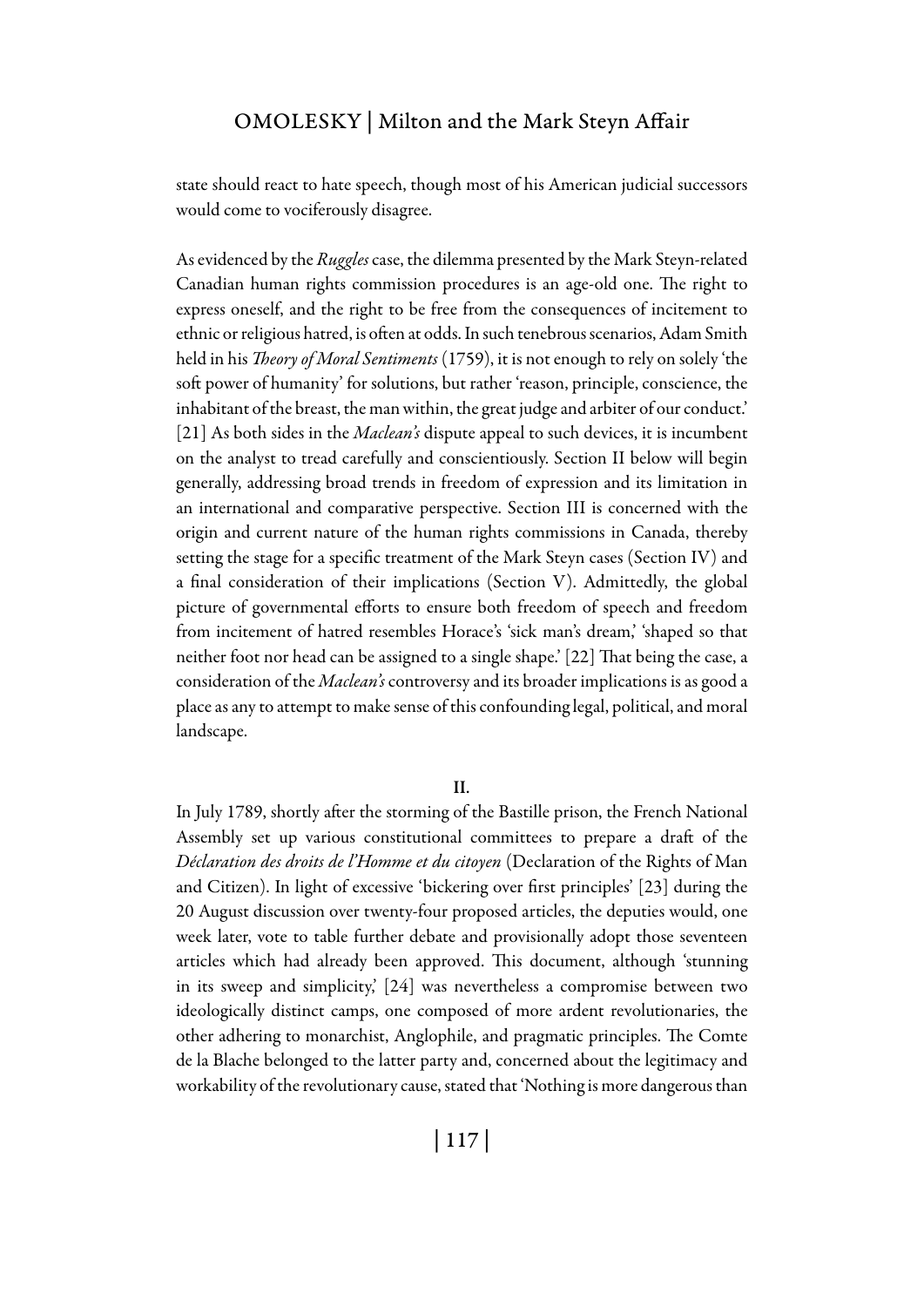to give people ideas of an indeterminate liberty while leaving to one side an account of their obligations and duties.' [25] Try as revolutionary leaders like the Marquis de Lafayette might to follow the American example of 'indeterminate liberty,' La Blache opposed such a project, later adding, 'We should not forget that the French are not a people who have just emerged from the depths of the words to form an original association.' [26] History weighed the pragmatists down, forcing them in the direction of balancing rights and duties, not emulating American individualistic idealism.

Thus the finalised version of the *Déclaration*, as it relates to the relevant matter of freedom of speech, provided in soaring language that '*Nul ne doit être inquiété pour ses opinions* (No one shall be disquieted on account of his opinions)' (Article 10), and that '*La libre communication des pensées et des opinions est un des droits les plus précieux de l'homme; tout citoyen peut donc parler, écrire, imprimer librement*  (The free communication of ideas and opinions is one of the most precious of the rights of man; each citizen may, then, speak, write, and print with freedom)' (Article 11). Yet the pragmatists and monarchiens introduced limiting clauses to each right. Article 10 allows opinions '*pourvu que leur manifestation ne trouble pas l'ordre public établi par la loi* (provided their manifestation does not disturb the public order established by the law);' Article 11 allows for individuals to freely communicate '*sauf à répondre de l'abus de cette liberté dans les cas déterminés par la loi* (but [they] shall be responsible for abuses of this freedom as shall be determined by the law).' These limitations distinguished the *Déclaration* from its counterpart across the Atlantic, the Bill of Rights, which came into effect two years later and which provided simply that 'Congress shall make no law…abridging the freedom of speech, or of the press' without any explicit reservations on the part of the state as to the *ordre public*. This French Revolutionary primacy of 'public order,' together with the notion of 'responsibility for abuses of this freedom [of speech],' would have resonance for centuries to come.

When the United Nations adopted the Universal Declaration of Human Rights (UDHR) in 1948, it looked to the French Revolutionary *Déclaration* for inspiration; indeed 'the echo between the two documents is unmistakable.' [27] Article 19 of the UDHR provides that 'Everyone shall have the right to freedom of expression; this right shall include freedom to…impart information and ideas of all kinds, regardless of frontiers,' but later (in Article 29) introduces the caveat that 'In the exercise of his rights and freedoms, everyone shall be subject only to such limitations as are determined by law solely for the purpose of securing due

| 118 |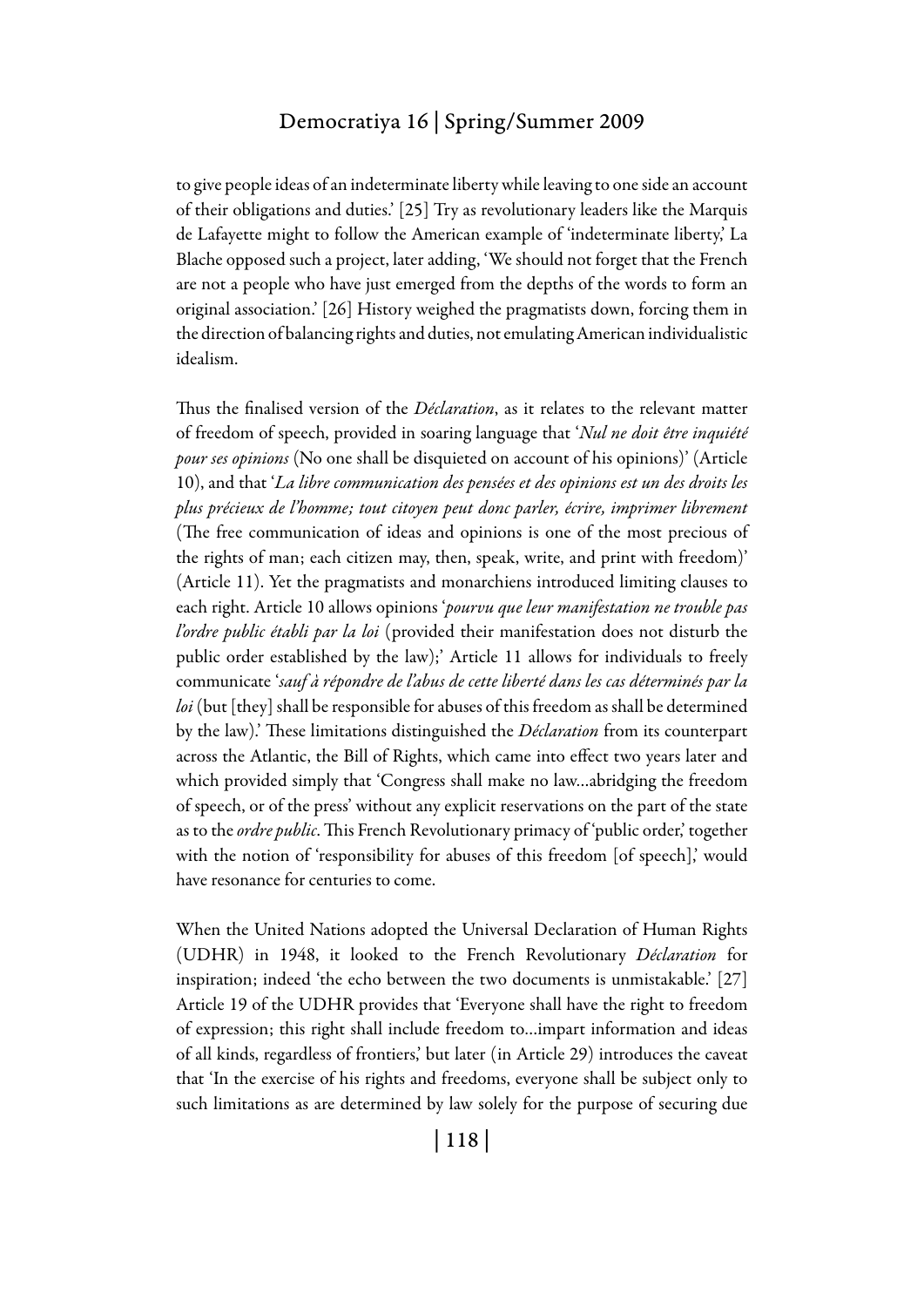recognition and respect for the rights and freedoms of others and of meeting the just requirements of morality, public order and the general welfare in a democratic society.' More generally, the UDHR declares, 'All are entitled to equal protection… against any incitement to…discrimination' (Article 7).

The International Covenant on Civil and Political Rights (ICCPR), a United Nations treaty (itself based in large part on the UDHR) that came into effect in 1976, includes similar language. Article 19 of the ICCPR lays out 'the right to hold opinions without interference' and 'the right to freedom of expression' (the latter of which 'shall include freedom to seek, receive and impart information and ideas of all kinds, regardless of frontiers, either orally, in writing or in print, in the form of art, or through any other media of his choice.') The ICCPR is more explicit in its mention of 'duties' and 'responsibilities,' thereby allowing 'certain restrictions' for 'respect of the rights or reputations of others' and 'the protection of national security or of public order (*ordre public*), or of public health or morals' (Article 19). Article 20 adds: 'Any advocacy of national, racial or religious hatred that constitutes incitement to discrimination, hostility or violence shall be prohibited by law.' With respect to this last provision, the jurist Manfred Nowak has acknowledged that 'the legal formulation…is not entirely clear,' but what the delegates likely envisioned was the prevention of 'public incitement of racial hatred and violence within a State or against other States and peoples.' [28] Additionally, the Convention on the Elimination of All Forms of Racial Discrimination (which entered into force in 1969) requires through Article 4 that state parties 'declare an offence punishable by law all dissemination of ideas based on racial superiority or hatred, incitement to racial discrimination, as well as all acts of violence or incitement to such acts against any race or group of persons of another colour or ethnic origin.' This last treaty, it has been noted, 'Unlike the more universal human rights instruments… lists freedom of expression in a cursory fashion, seemingly as an afterthought.' [29]

At the regional level, the European Convention for the Protection of Human Rights and Fundamental Freedoms (adopted under the aegis of the Council of Europe in 1950) in its Article 10 guarantees a 'right to freedom of expression' which includes the 'freedom to hold opinions and to receive and impart information and ideas without interference by public authority,' but lays out more explicit caveats, allowing for

formalities, conditions, restrictions or penalties as are prescribed by law and are necessary in a democratic society, in the interests of national security,

| 119 |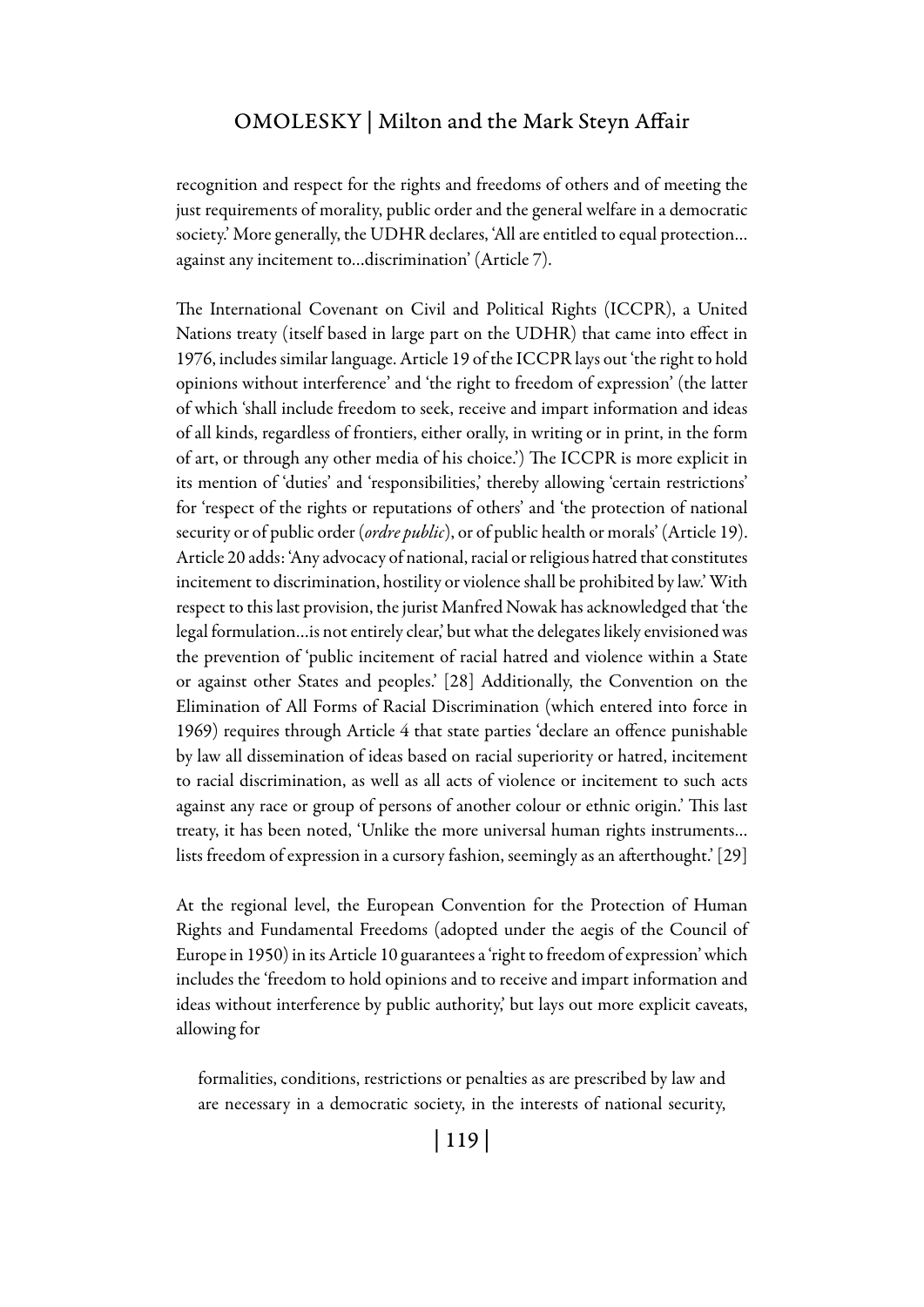territorial integrity or public safety, for the prevention of disorder or crime, for the protection of health or morals, for the protection of the reputation or rights of others, for preventing the disclosure of information received in confidence, or for maintaining the authority and impartiality of the judiciary.

*Summa summarum*, the legacy of the pragmatist drafters of the *Déclaration des droits de l'Homme et du citoyen* – with their careful balancing of 'the most precious rights of man' with the necessities of ordre public, and the emphasis on responsibility for the consequences of an 'abuse of freedom' – is clearly evident in today's international human rights framework as it relates to freedom of speech. That the French Revolution itself descended into Terror, described by Deputy Jean Lambert Tallien in 1794 as 'a disturbance of all ideas,' 'an overthrow of all affections,' and 'a veritable disorganisation of the soul,' [30] wherein thousands of *citoyens* were indeed 'disquieted on account of [their] opinions,' is an issue of only tangential relevance here. What matters is the subsequent widespread international acceptance of the normative assumptions of the *Déclaration's* drafters, particularly in light of the post-World War Two reaction to the enormities of the Holocaust and concerns about the rise of neo-Fascism in Europe. It is now necessary to plumb the legal depths further to see how the conflicting principles of free expression and suppression of invidious hatred are applied at the domestic level, and how these applications are in turn viewed by domestic and international courts.

Numerous western democracies have enacted statutes aimed at controlling expression rising to the level of hate speech. Dominic McGoldrick and Thérèse O'Donnell have pointed out that

Germany and Israel, among other countries, ban the Nazi Party and its descendants, as well as prohibiting other political parties whose programs include racial hatred, racial separation, and racial superiority…Canada, Germany, and France, along with others [including Austria, Belgium, Lithuania, Spain, and Switzerland] permit sanctions against those who would deny the existence of the Holocaust…France imposes fines with some frequency on public utterances espousing the racial or religious inferiority of some groups…The Netherlands outlaws public insults based on race, religion, or sexual preference. [31]

McGoldrick and O'Donnell continue, noting that Commonwealth and common law countries like

| 120 |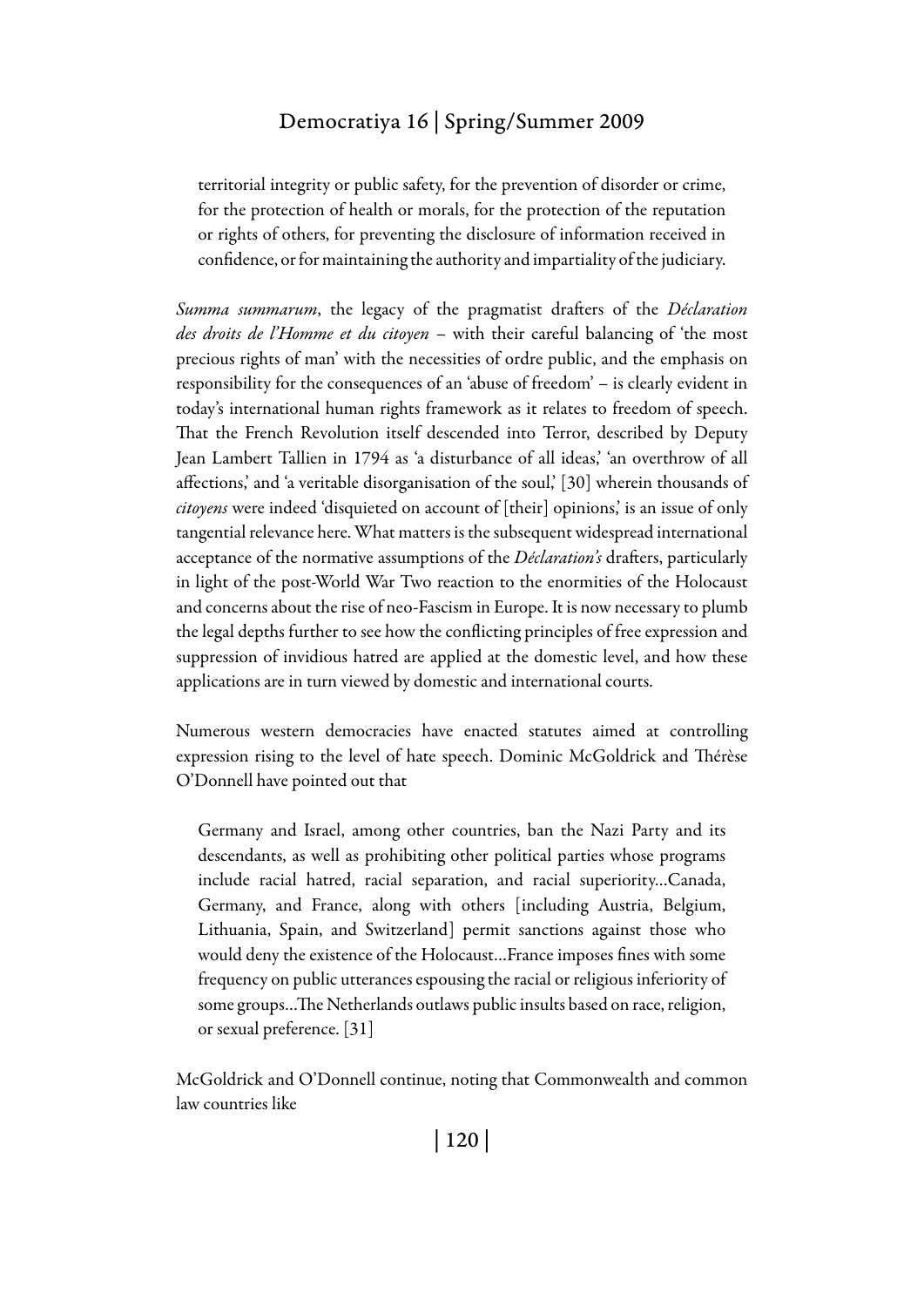South Africa, New Zealand, Australia, Canada, and the United Kingdom… follow the mandates of Article 20(2) of the International Covenant on Civil and Political Rights, and Articles  $4(a)$  and  $4(b)$  of the Convention on the Elimination of all Forms of Racial Discrimination, by making it a crime to engage in the incitement of racial, religious, or ethnic hatred or hostility. [32]

It was inevitable that these wide-ranging and potentially overbroad laws would be challenged by those running afoul of them; courts would have to determine whether punishments for those engaging in allegedly hostile speech fell within the governments' margin of appreciation.

One such landmark case, which appeared in the European Court of Human Rights, was *Jersild v. Denmark*, dealing with a Danish penal statute that was argued to have impinged on the free expression provisions of the European Convention on Civil Rights' Article 10. [33] In 1985 Jens Olaf Jersild, a journalist who had interviewed three youths with openly racist views about Danes of African descent, found himself subject to a statute requiring fine or imprisonment for 'Any person who, publicly or with the intention of disseminating it to a wide circle ('videre kreds') of people, makes a statement, or other communication, threatening, insulting or degrading a group of persons on account of their race, colour, national or ethnic origin or belief shall be liable to a fine or to simple detention or to imprisonment for a term not exceeding two years.' [34] (The youths themselves were duly convicted.) Jersild's challenge to the conviction failed in the Danish appellate court in 1988 and in front of the Supreme Court in 1989; the European Commission on Human Rights then referred the case to the European Court of Human Rights, which rendered judgment in 1994. The Danish government had 'contended that the applicant had edited the… [news] item in a sensationalist rather than informative manner and that its news or information value was minimal,' [35] but the Court, analysing Article 10, disagreed. The role of the Court in these scenarios is to 'look at the interference complained of in the light of the case as a whole and determine whether the reasons adduced by the national authorities to justify it are relevant and sufficient and whether the means employed were proportionate to the legitimate aim pursued.' [36] In this case, the Court found, Jersild's 'conviction and sentence were not sufficient to establish convincingly that the interference thereby occasioned with the enjoyment of his right to freedom of expression was "necessary in a democratic society"; in particular the means employed were disproportionate to the aim of protecting "the reputation or rights of others."' [37] Given that any 'punishment of a journalist for assisting in the dissemination of statements made by another person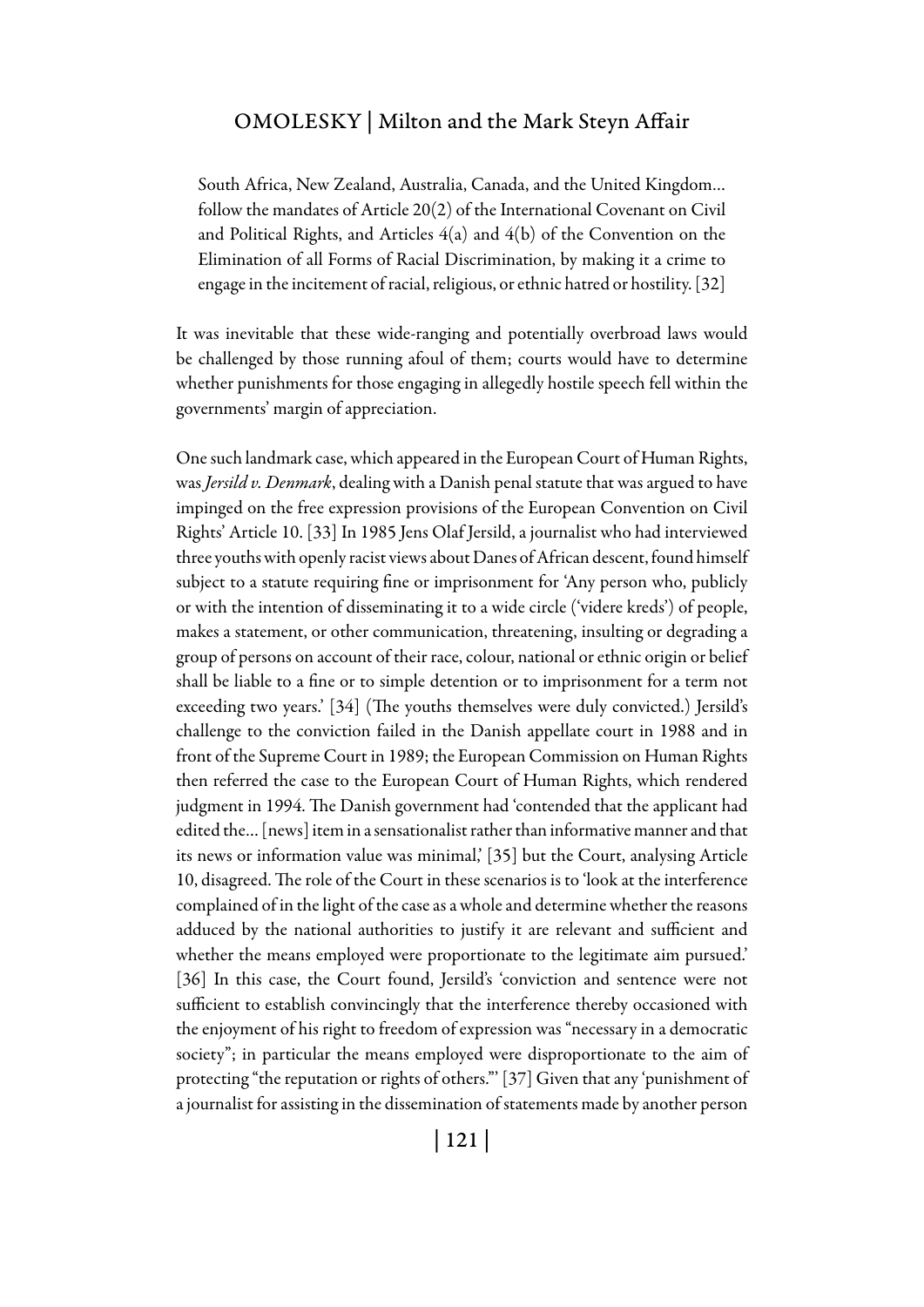in an interview would seriously hamper the contribution of the press to discussion of matters of public interest,' Jersild's conviction constituted a breach of Article 10. [38] Though of course not directly relevant to the Steyn cases before the various human rights commissions in Canada, the European principle of journalistic freedom to disseminate information from third parties is noteworthy, since some of Steyn's more incendiary passages (e.g. the infamous 'number of Muslims is expanding like mosquitoes' comment) are in fact quotations from various sources. It should also be added that Jersild was not without dissenting opinions. Judges Ryssdal, Bernhardt, Spielmann, and Loizou produced a joint dissent insisting that 'media too can be obliged to take a clear stand in the area of racial discrimination and hatred' [39] and that the 'protection of racial minorities cannot have less weight than the right to impart information.' [40] Another dissent, authored by Judges Gölcüklü, Russo, and Valticos, stood for the proposition that the hate speech by the three young men in the aired interview had 'to be counterbalanced' by a responsible journalist. [41]

Given the rise in neo-Nazism in Western Europe, it was likewise inevitable that free speech issues should arise in the area of specific state prohibition of Holocaust denial. The stand-out case in this area remains *Faurisson v. France*, a 1996 Human Rights Committee opinion that addresses France's 'Gayssot Act,' which 'makes it an offence to contest the existence of the category of crimes against humanity as defined in the London Charter of 8 August 1945, on the basis of which Nazi leaders were tried and convicted by the International Military Tribunal at Nuremberg in 1945- 46.' [42] Robert Faurisson, a former professor and Holocaust denier, faced private criminal action in France, with the ensuing judgment upheld in the French Court of Appeal and Court of Cassation. He filed a communication to the Human Rights Committee alleging a violation of the ICCPR (specifically Article 19, though he actually failed to invoke any provision in the communication). The Committee, without much trepidation, found that 'the restriction served the respect of the Jewish community to live free from fear of an atmosphere of anti-Semitism,' [43] 'was intended to serve the struggle against racism and anti-Semitism,' [44] and thus Faurisson's conviction 'did not encroach upon his right to hold and express an opinion in general, rather the court convicted Mr. Faurisson for having violated the rights and reputation of others.' [45] Whereas the European Court of Human Rights was willing to view Jersild's actions as done in good faith, Faurisson was no doubt seen as having unclean hands, and the Gayssot Act was as applicable to him as the Danish hate speech law was to the three racist youths Jersild interviewed.

| 122 |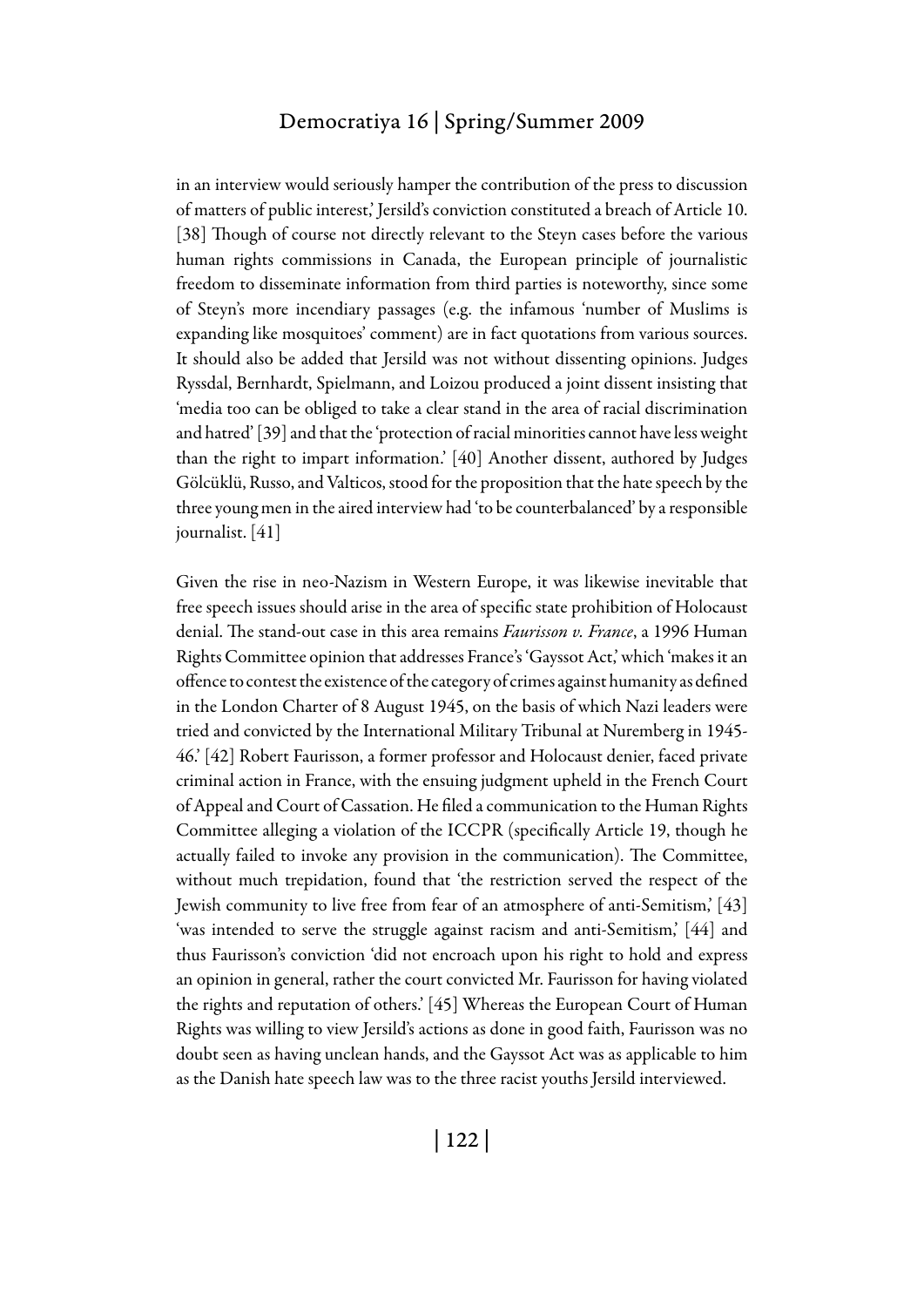In the context of offenses against religious sensibilities, the case of *Suszkind v. Israel* offers another look at the balancing approach of courts to issues of speech and incitement (though it involves municipal, not international, law). In 1997, the Israeli activist Tatyana Suszkind entered Hebron, carrying with her posters not unlike 'Danish cartoons' *avant-la-lettre* (depicting a pig wearing a Muslim headdress with the Arabic and English caption 'Mohammed'); she was detained by Israeli police and eventually convicted under Section 173 of the Israeli Penal Code for 'attempting to hurt religious feelings.' [46] The conviction was upheld in the Israeli Supreme Court a year later, on the grounds that, as Amnon Reichman put it, 'it is difficult to see how distribution of such posters in Hebron, given the social context of occupation, would not lead to riots,' and thus 'the state can properly treat Suszkin's actions as an attempt to violate order and peace of the kind that should not be protected by the constitutional order.' [47] In a straightforward balancing act between individual interests and the *ordre public,* the latter of which was viewed through the prism of social context, the Supreme Court saw itself as determining 'the outer limits of judicial (and statutory) tolerance to offensive speech' in Israel. [48]

Cases like *Jersild, Faurrison*, and *Suszkin*, though unrelated to the Steyn cases in Canada, illustrate many of the normative justifications for restrictions of incitement to hatred, as well as international attempts to define the outer boundary of acceptable speech. Dealing as they do with the journalistic context (*Jersild*), the application of a statute clearly designed to prevent a specific social harm (*Faurisson*), and the effects of religious insensitivity on public order (*Suszkind*), these cases arguably speak to a broad international trend of balancing the importance of good faith journalism's requirement of freedom of expression with the potential for sociopolitical destabilisation created by hate speech. This is an essentially utilitarian approach, involving something not unlike the 'felicific calculus' adopted by the British philosophers Jeremy Bentham and William Paley, wherein civil liberty represents 'the not being restrained by any law, but what conduces in a greater degree to the public welfare' [49] (in this case, obviating threats to public order).

On the other end of the western democratic free speech spectrum is the United States, where convictions like those in Faurisson and Suszkind would almost certainly have been quashed. There is thus 'a gap in systems that presumably are both committed to basic democratic principles.' [50] The United States, on the other side of that gap, has consistently safeguarded its First Amendment when signing treaties, most notably when ratifying the ICCPR in 1992 with a reservation

| 123 |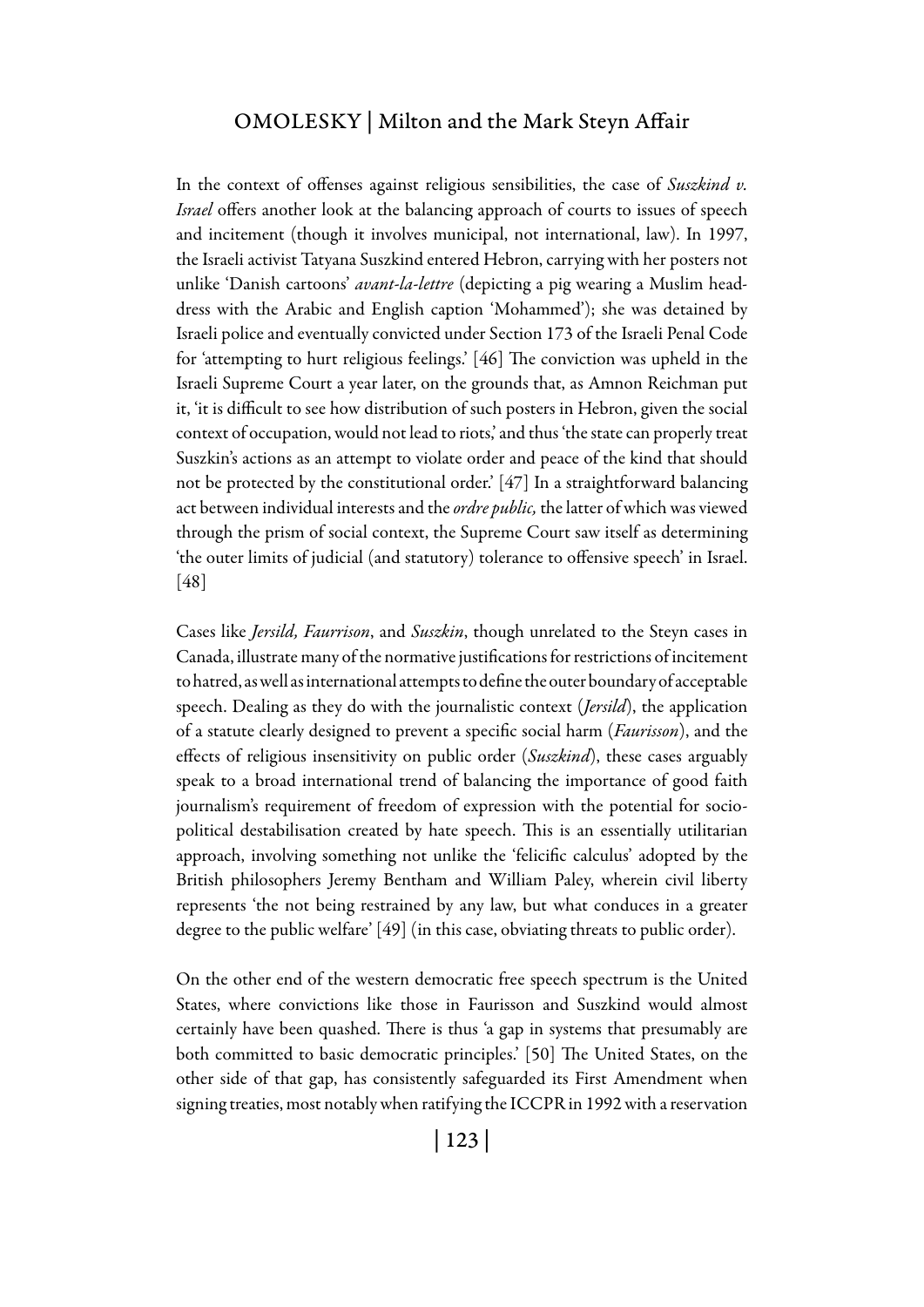to Article 20 stating that it 'does not authorise or require legislation or other action by the United States that would restrict the right to free speech and association protected by the Constitution and laws of the United States.' Although freedom of speech and of the press in America is occasionally (as anywhere) a matter of intense controversy, some overall principles can be delineated.

Given the above outlined international approach to hate speech legislation, it is clear that the 'United States is an exception with its doctrine that speech may not be prohibited, regardless of its offensiveness, unless there is a clear and present danger that it will incite imminent unlawful action.' [51] With few exceptions, [52] the United States Supreme Court has in recent years, to quote Ronald Krotoszynski,

embraced both marketplace [of ideas] metaphor and the notion that political speech is a special concern of the First Amendment. Its decisions also have recognised that the First Amendment protects individual autonomy, even when individuals or corporations elect to exercise that autonomy in ways inconsistent with the best interests of the community (or, for that matter, their own best interests). [53]

Even enactments as seemingly innocuous as university discriminatory harassment policies have been struck down by certain American courts, on the grounds that those institutions could not 'proscribe speech simply because it was found to be offensive, even gravely so, by large numbers of people, [54] and that it was inappropriate to 'entrust guardianship of the First Amendment to the tender mercies of [the university's] discriminatory harassment/affirmative action enforcer.' [55] In the famous 1977 Skokie controversy, a predominantly Jewish Illinois town's attempts to prevent a National Socialist Party of America demonstration were found to be unconstitutional, [56] a result that would of course be vanishingly unlikely in Europe. This general attitude stems from a concern about governmental ability to control political discourse, and the potential temptation to 'use the law to outlaw all dissent or the expression of minority opinion,' a decidedly 'Orwellian perspective' that 'dominates US thinking about the First Amendment.' [57]

Critics of American First Amendment jurisprudence have predictably asserted that 'the U.S. political system incorporates more than adequate restraints on the power of government and less than adequate attention to the moral project of racial and material equality.' [58] Other international approaches may very well have the inverse deficiencies. What is important at this juncture, rather than to advance

| 124 |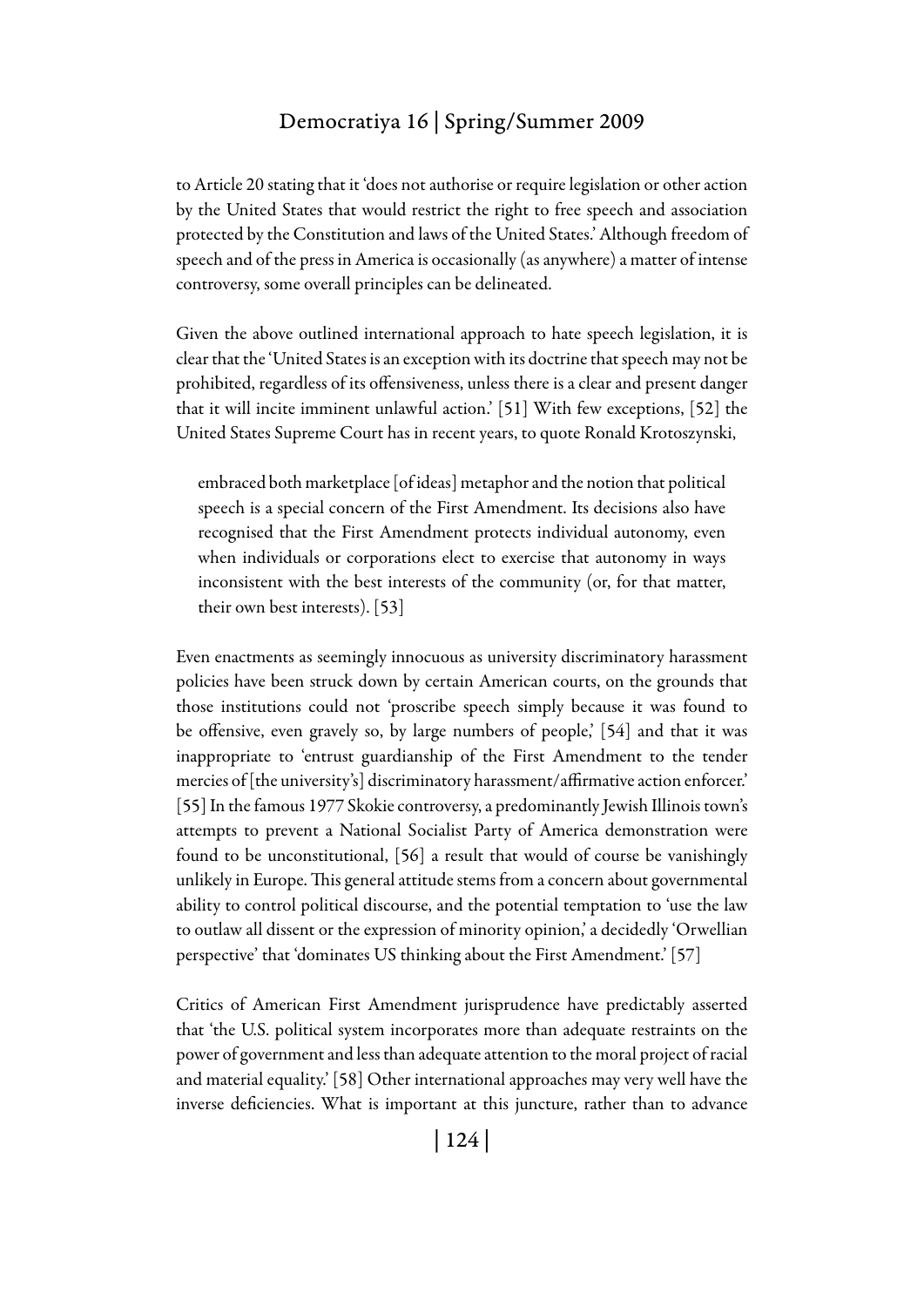any value judgment, is to recognise the distinct bifurcation in approaches to hate speech between western Europe and Israel on the one hand and the United States on the other, a bifurcation that has been inevitable since the days of the French Revolutionary *Déclaration*, when Comte de la Blache deemed it 'dangerous…to give people ideas of an indeterminate liberty,' and eschewed the American constitutional example (excepting Justice Kent, whose *Ruggles* opinion carries little or no weight today). It is now possible to turn to Canada (occupying as it does that liminal space between the United States and Europe, and between common law and civil law), its overall human rights regime, its efforts to restrict hate speech, and then specifically the Mark Steyn cases.

#### III.

Canada has been described as 'one of the most distinctive rights cultures in the world,' [59] one which partakes of a common law heritage shared with the United States, yet which also has developed a jurisprudential approach to freedom of expression that 'represents a marked – and quite intentional – break from the free speech tradition of the U.S. Supreme Court.' [60] In the following discussion of the relatively expansive (at least in relation to the United States) restrictions of hate speech in Canada, it is important to keep in mind the country's so-called 'four foundational constitutional principles' described in the landmark 1998 Canadian Supreme Court case *Reference re Secession of Quebec*: 'federalism, democracy, constitutionalism and the rule of law, and respect for minority rights.' These are 'defining principles [that] function in symbiosis,' and '[n]o single principle can be defined in isolation from the others, nor does any one principle trump or exclude the operation of any other.' [61] The last of these constitutional pillars, 'respect for minority rights,' grows out of the ongoing Canadian 'modern multicultural experiment' [62] wherein government action 'designed to advance other social objectives, such as equality and cultural pluralism' [63] may take precedence over free speech concerns.

It is impossible to understand Canada's jurisprudence in this field without at least a brief consideration of the legal historical context. Over the course of the twentieth century, Ross Lambertson has observed, the rise of various civil liberties and egalitarian rights groups in Canada effectuated a shift in public discourse from 'British liberties' to broader notions of 'human rights,' [64] leading to a by now familiar arrangement. The Canadian Charter of Rights and Freedoms (1982), ensures that everyone possesses 'freedom of thought, belief, opinion and expression,

| 125 |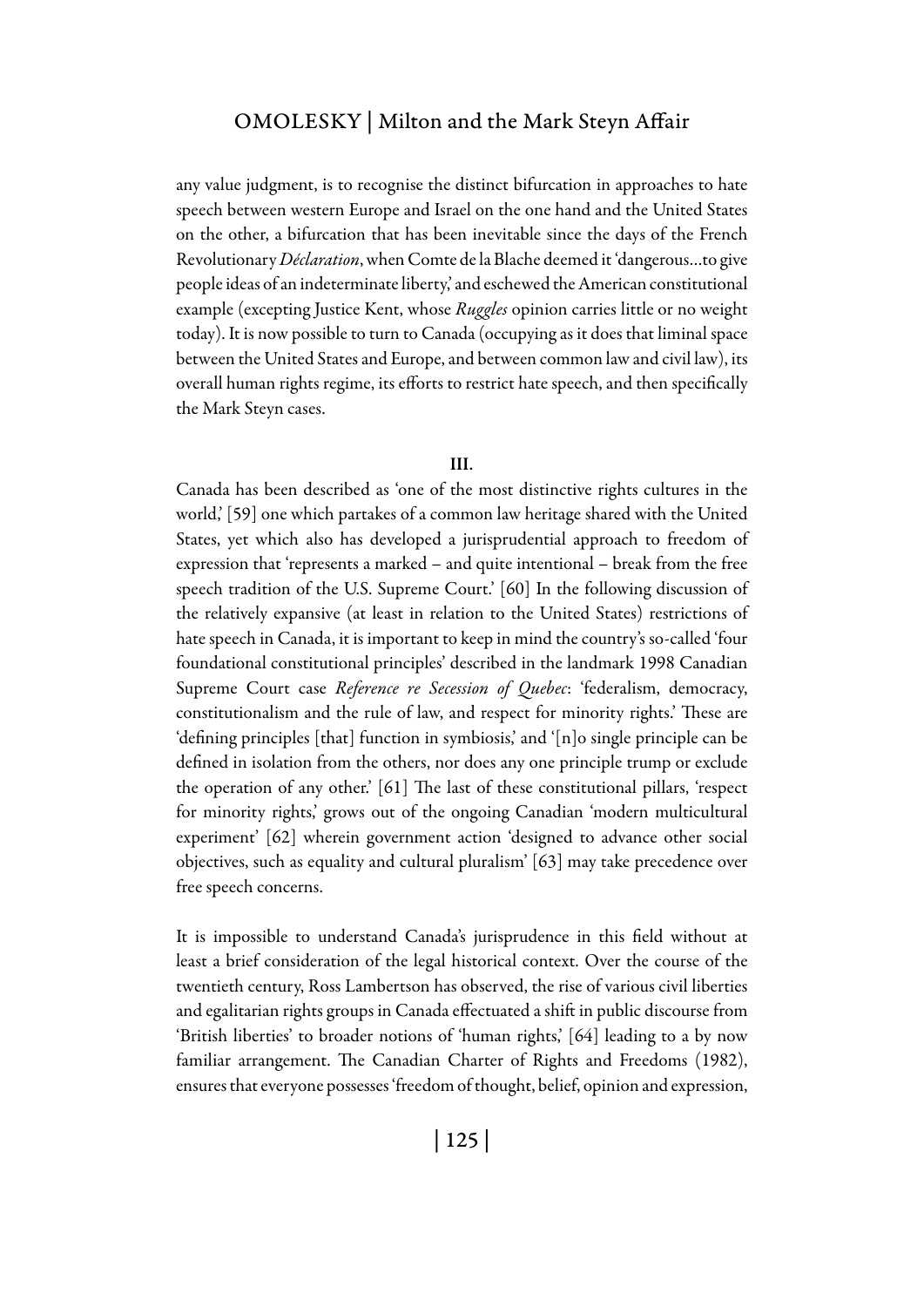including freedom of the press and other media of communication' (Section 2), but such fundamental rights are subject to 'reasonable limits prescribed by law as can be demonstrably justified in a free and democratic society' (Section 1). Balancing between individual rights and social interests is thus built in to the constitutional framework. Section 2 has been interpreted broadly by the Supreme Court, most notably in *Dolphin Delivery*, wherein Justice William Rogers McIntyre insisted that freedom of expression 'is one of the fundamental concepts that has formed the basis of the political, social, and educational institutions of western society,' and that representative democracy 'depends upon its maintenance and protection.' [65] Nonetheless, three years later Chief Justice Brian Dickson penned a majority opinion in *Irwin Toy*, which, while acknowledging that free speech is 'little less vital to man's mind and spirit than breathing is to his physical existence,' [66] featured a passage regarding Canada's free speech principles worth quoting at length:

(1) seeking and attaining the truth is an inherently good activity; (2) participation in social and political decision-making is to be fostered and encouraged; and (3) the diversity in forms of individual self-fulfilment and human flourishing ought to be cultivated in an essentially tolerant, indeed welcoming, environment not only for the sake of those who convey a meaning, but also for the sake of those to whom it is conveyed. In showing that the effect of the government's action was to restrict her free expression, a plaintiff must demonstrate that her activity promotes at least one of these principles. [67]

(In a dissent, Justice McIntyre was content to rely on the rather American principle that 'freedom of expression, whether political, religious, artistic or commercial, should not be suppressed except in cases where urgent and compelling reasons exist and then only to the extent and for the time necessary for the protection of the community.') [68] Yet Chief Justice Dickson's reference to a 'tolerant, indeed welcoming, environment' is buttressed by the foundational minority rights pillar and its 'symbiotic' relationship with the constitutionalist pillar. Thus, as Ronald Krotoszynski notes, 'As the social cost of a right increase, the willingness of judges strictly to enforce that right decreases.' [69] Hence the increased potential for restriction of speech in Canada, despite free speech's recognised importance.

This judicial-political social balancing mindset is a product of the wellspring of Canadian history, and the infamous 'Padlock Law' is a standard starting point for any discussion of Canadian speech restrictions. In March of 1937, the Quebecois

| 126 |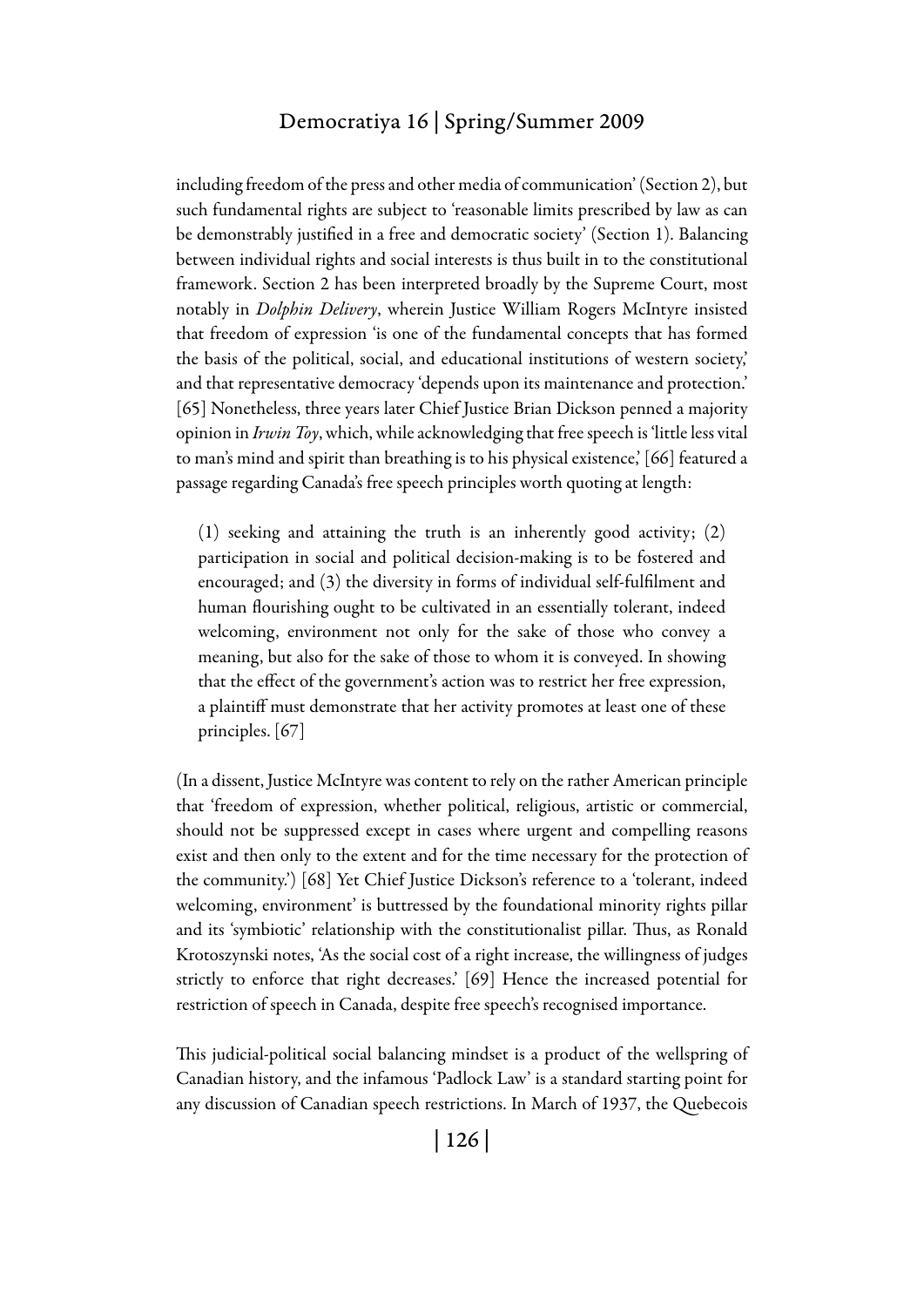Premier Maurice Duplessis cooperated with the provincial legislature to produce a law entitled 'An Act to Protect the Province against Communistic Propaganda,' commonly known as the 'Padlock Law.' This Act declared it 'illegal for any person, who possesses or occupies a house within the Province, to use it or allow any person to make use of it to propagate communism by any means whatsoever,' and allowed the authorities to 'order the closing of the house for any purpose whatsoever for a period of not more than one year,' something which, in the words of Eugene Forsey, was in fact 'contrary to every principle of British justice' in its inversion of the presumption of innocence. [70] A cabinet minister under Duplessis even went so far as to argue for the Act's application to 'the many who are communists without knowing it.' [71] Initial legal challenges to the Act were unavailing, and the Second World War intervened, prompting the federal government, through the War Measures Act of 1940, to clamp down further on communist groups; the 'Padlock Law' would not be declared unconstitutional until 1957. [72]

The legacy of the 'Padlock Law,' and subsequent concerns about the overall state of civil liberties in Canada, did not necessarily lead to a more American approach to freedom of expression like the one Justice McIntyre would later argue for in *Irwin Toy*. There occurred merely a changing of tack. Thus in 'recent years, Canada Customs has seized books such as Salman Rushdie's *The Satanic Verses* and Marguerite Duras' *The Man Sitting in the Corridor*,' and in the case of a controversial murder trial even 'stopp[ed] American newspapers with articles on the trial at the border' (while universities and internet service providers deleted Usenet newsgroups discussing the story). [73] It was inevitable that such an approach would be challenged, and in a case not unlike France's *Faurisson*, the Supreme Court of Canada was faced with an appeal from a conviction of a Holocaust denier in the 1990 case *R. v. Keegstra*.

James Keegstra, a blatantly anti-Semitic Alberta schoolteacher, had been prosecuted and convicted under Section 319(2) of the Criminal Code, which provided sanctions for 'promoting hatred against an identifiable group.' Section 319(3) disallowed conviction if the defendant 'establishes that the statements communicated were true,' if the defendant 'in good faith…expressed or attempted to establish by argument an opinion on a religious subject,' if 'the statements were relevant to any subject of public interest, the discussion of which was for the public benefit, and if on reasonable grounds he believed them to be true,' or if 'in good faith, he intended to point out, for the purpose of removal, matters producing or tending to produce feelings of hatred towards an identifiable group in Canada.' The Alberta Court of Appeals overruled Keegstra's conviction on free speech grounds, and the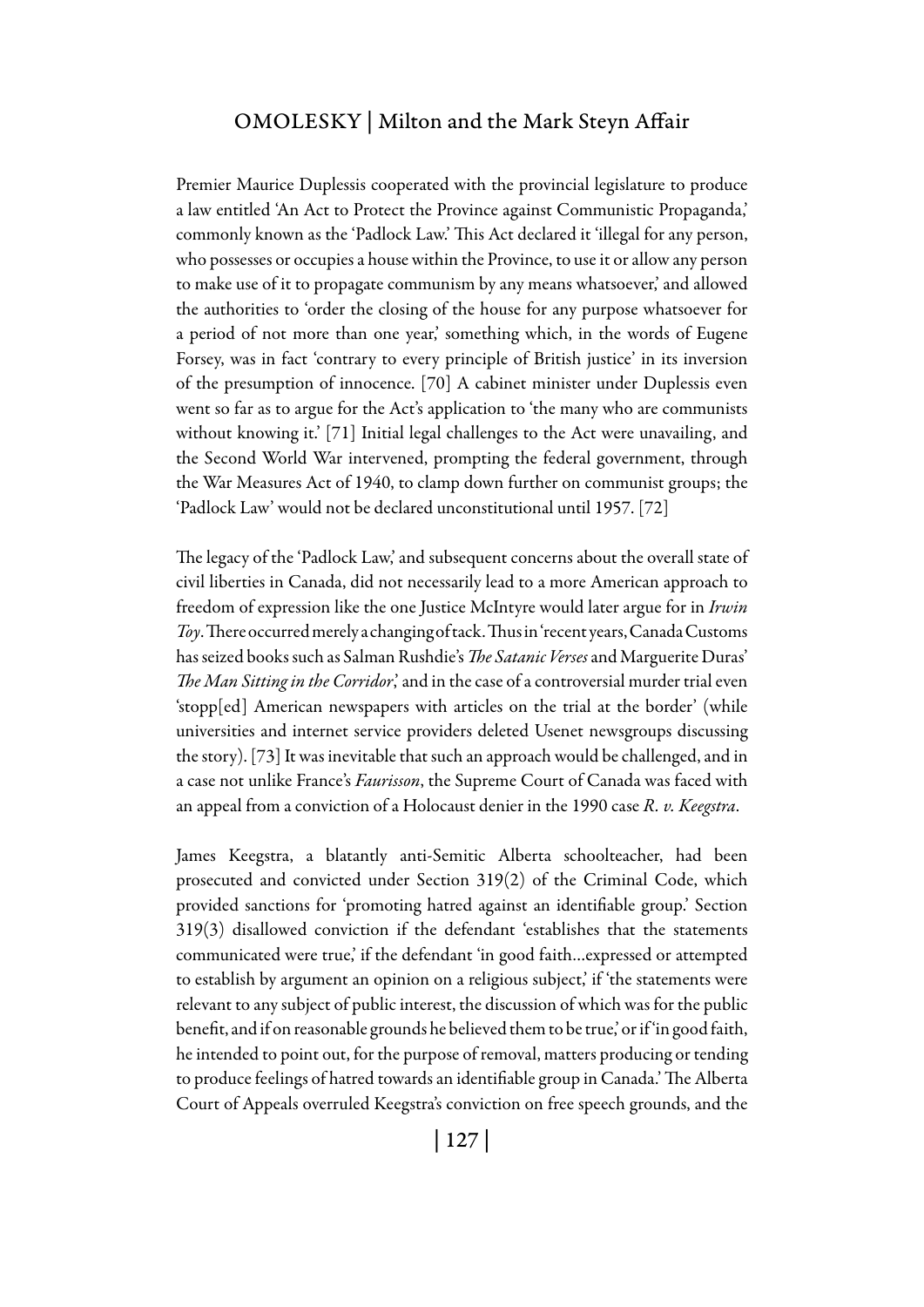Supreme Court agreed, inasmuch as Section 319(2) represented an abrogation of the rights ensured by Section 2(b) of the Charter. Yet Chief Justice Dickson, in his majority opinion, still found that Section 319(2) was a valid enactment, since the law was rationally related to a pressing governmental concern and only minimally impaired (without disproportionate burden) freedom of speech. [74] Although the potential for harm from Keegstra's speech was basically conjectural, Chief Justice Dickson was content to rely on the proposition that 'the international commitment to eradicate hate propaganda and, most importantly, the special role given equality and multiculturalism in the Canadian Constitution necessitate a departure from the view, reasonably prevalent in America at present, that the suppression of hate propaganda is incompatible with the guarantee of free expression.' [75] It was a further benefit that the

many, many Canadians who belong to identifiable groups surely gain a great deal of comfort from the knowledge that the hate-monger is criminally prosecuted and his or her ideas rejected. Equally, the community as a whole is reminded of the importance of diversity and multiculturalism in Canada, the value of equality and the worth and dignity of each human person being particularly emphasised. [76]

The same values that informed the *Irwin Toy* and *Keegstra* decisions were present back in 1977, when the Canadian federal government passed the Canadian Human Rights Act, a piece of legislation aimed at ensuring

that all individuals should have an opportunity equal with other individuals to make for themselves the lives that they are able and wish to have and to have their needs accommodated, consistent with their duties and obligations as members of society, without being hindered in or prevented from doing so by discriminatory practices based on race, national or ethnic origin, colour, religion, age, sex, sexual orientation, marital status, family status, disability or conviction for an offence for which a pardon has been granted (Canadian Human Rights Act, Section 2).

The Canadian Human Rights Act established a Canadian Human Rights Commission to investigate claims of discrimination (Section 26), as well as a Canadian Human Rights Tribunal, a quasi-judicial body independent from the Commission (Section 48). The Act applies to federally regulated activities, but all territorial and provincial jurisdictions possess similar laws and similar rights

| 128 |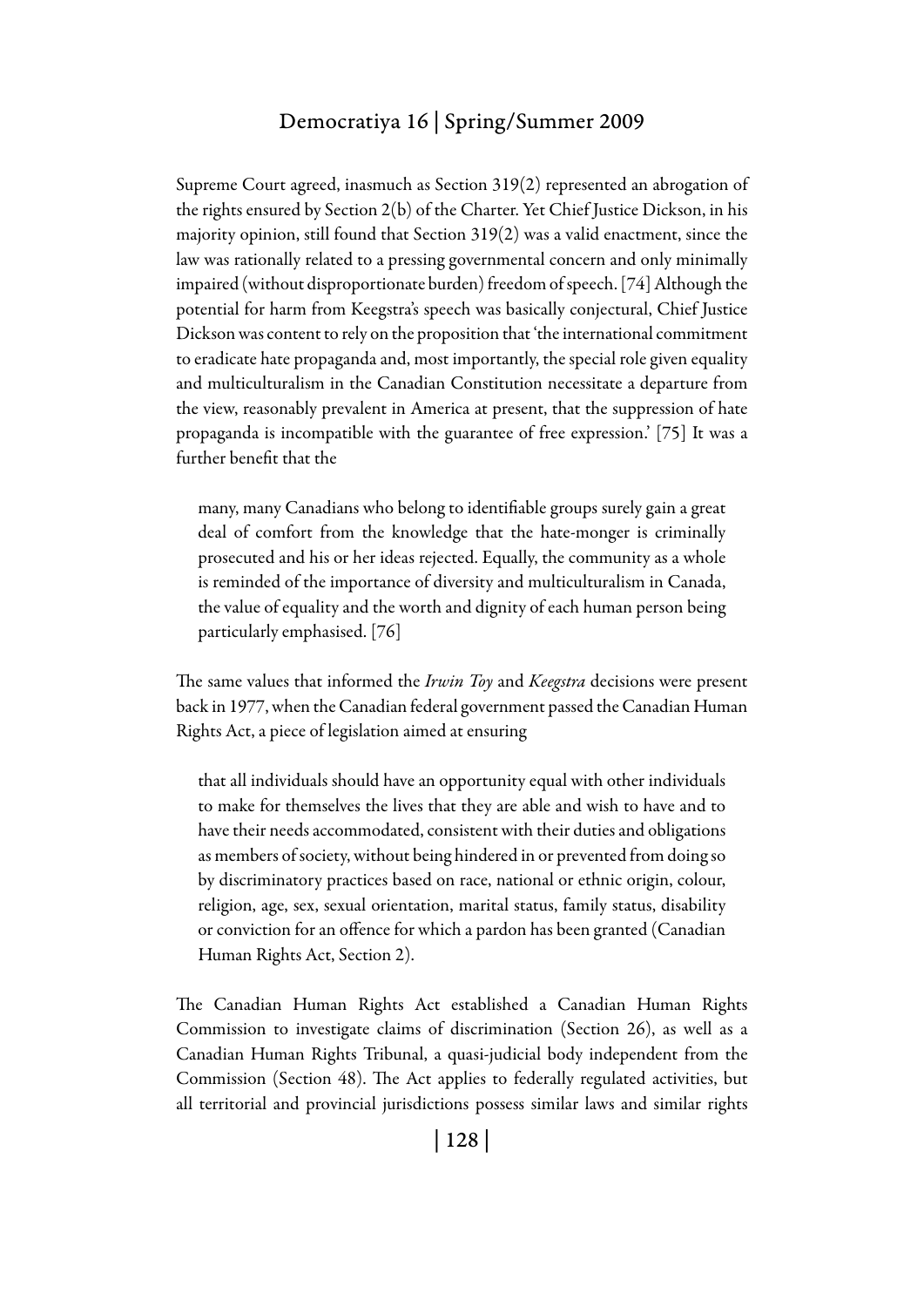commissions. Moreover, all Canadian 'governments, and all mainstream parties of both left and right, profess their fidelity to the concepts of justice, fairness, and equality which animate such legislation and provide commissions with their guiding principles,' and 'a host of interest groups – ranging from ethnic and minority groups, through religious and civil liberties groups, to groups representing women, the disabled, and aboriginals – have all proclaimed a special "stake" in such legislation.' [77]

Though the Human Rights Act has encountered some opposition from the political left and right for being either overly individualistic or collectivist in nature, and from business interests for the 'scope and manner' of the anti-discrimination legislation, [78] the most controversial aspect of the Act has proven to be Section 13, concerning 'hate messages.' Section 13(1) declares that

It is a discriminatory practice for a person or a group of persons acting in concert to communicate telephonically or to cause to be so communicated, repeatedly, in whole or in part by means of the facilities of a telecommunication undertaking within the legislative authority of Parliament, any matter that is likely to expose a person or persons to hatred or contempt by reason of the fact that that person or those persons are identifiable on the basis of a prohibited ground of discrimination.

The drafting of Section 13, with its emphasis on telephonic communication, reveals its age. The Canadian Human Rights Commission and Tribunal struggled to apply the statute to the internet age in *Citron v. Zündel*, wherein the Toronto Mayor's Committee on Community and Race Relations spearheaded a complaint against the respondent, Ernst Zündel, whose anti-Semitic internet page ('Zundelsite') was alleged to have been 'likely to expose persons of the Jewish faith and ethnic origin to hatred and contempt.' [79] Whether this was indeed a telephonic communication represented a key question for the Tribunal; further complicating matters was the fact that Zündel 'hired an American citizen to establish and operate the Zundelsite from California' and 'wrote anti-Semitic material in Canada and then faxed the material to his employee in California for posting on the U.S. website.' [80] As for the latter consideration, the Tribunal relied on the fact that the respondent had repeatedly addressed 'all Canadian Lawyers and Media Representatives' and referred to 'the repressive Canadian government that penalises free expression,' [81] thereby leading the Tribunal 'irresistibly to the conclusion that the Respondent exercised a significant measure of control over the website' from his base in Canada. [82]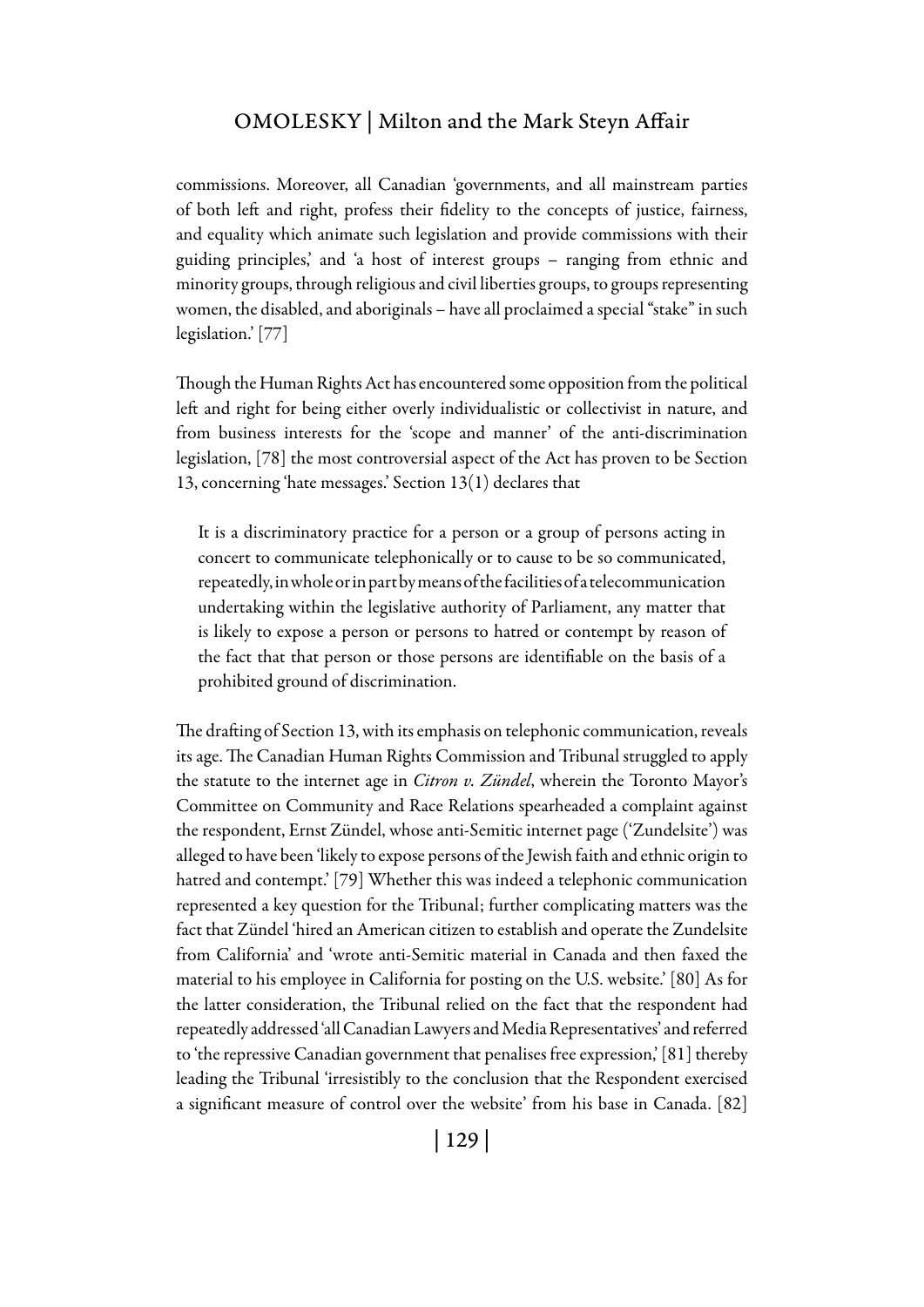Zündel's belief that 'In the United States what I do is legal and I believe what I do in Canada is legal' was unavailing. [83]

A more basic question remained, in the form of the precise nature of telephonic communication. Expert witnesses disagreed on some matters. 'Where Mr. Angus used the term "telephony" to embrace the transmission of a broad range of information including sound, data, video or graphic signals, Mr. Klatt used a more restrictive definition that embraced the transmission of sound only.' [84] Nonetheless, in 'Canada the network access points and the Internet all run over the same circuits or lines that are used for telephone activity.' [85] After noting that human rights legislation should be interpreted purposively – 'in a manner consistent with its overarching goals' [86] – the Tribunal concluded that it was

not persuaded that 'telephonically' implies a limitation on the precise sensory format in which the communication is expressed, nor that it should be defined solely by reference to the particular device used for the communication. Whether a message is communicated aurally, by voice, or visually, by text, has no effect on its capacity to influence the listener, or humiliate the subject. Nor does the specific device used to effect the communication alter the harmful character of the message conveyed. A telephone handset is not uniquely effective in the communication of hate messages. [87]

The final consideration for the Tribunal was whether the respondent's speech was likely to expose the targeted group to 'hatred and contempt' (the language in Section 13). Applying a test from the Supreme Court case *Canada* (*Human Rights Commission) v. Taylor* (whether the alleged hate speech was likely to arouse 'unusually strong and deep-felt emotions of detestation, calumny or vilification'), [88] the Tribunal considered whether, as a consequence of the speech in question, 'an identifiable group will be subject to hatred, that is extreme ill will, detestation, enmity, or malevolence. Or, might the group be held in contempt, and looked down upon or treated as inferior.' [89] Ultimately, the Tribunal concluded, there existed no basis 'to withdraw our commitment to protecting minority groups from the intolerance and psychological pain caused by the expression of hate propaganda,' [90] and ordered Zündel to cease communicating messages like those 'found on the Zundelsite, or any other messages of a substantially similar form or content that are likely to expose a person or persons to hatred or contempt by reason of the fact that that person or persons are identifiable on the basis of a prohibited ground of discrimination.' [91] This expansion of Section 13 to the internet was not without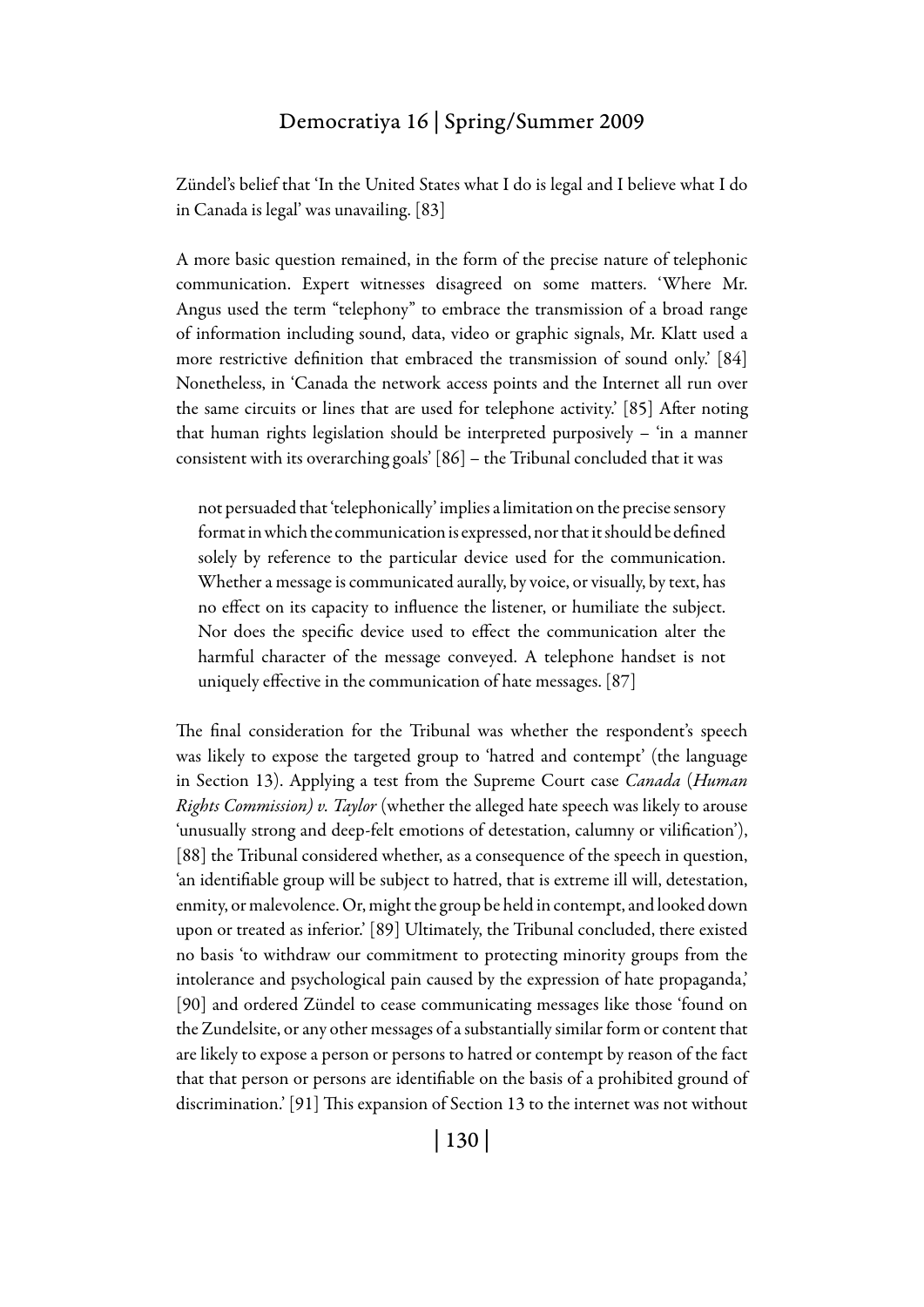controversy. Margo Langford, a board member of the Canadian Association of Internet Providers, was immediately sceptical of the ability of Canadian internet providers to silence 'Zundelsiet.' 'It's not on our servers. Clearly you can't stop one computer from talking to another computer, one telephone caller from speaking to another caller, and that's what the Internet is.' [92] Others insisted that 'Curbing the internet is like trying to nail Jello.' [93] In *Zündel*, the Tribunal acknowledged the ideological tensions and technological practicalities, but was nevertheless satisfied, adding: 'There is also a significant symbolic value in the public denunciation of the actions that are the subject of this complaint. Similarly, there is the potential educative and ultimately larger preventative benefit that can be achieved by open discussion of the principles enunciated in this or any Tribunal decision.' [94] Thus, Melissa Waters has observed, the Tribunal was 'quite cognisant of the potential power of its decisions not only in translating existing Canadian norms on hate speech to new contexts, but in serving a larger symbolic and educative purpose,' viewing 'its role not only as a transnational representative or defender of domestic speech norms, but also as a transnational advocate or champion of domestic norms.' [95] Observers have long noted the 'role of Canada's government (especially its own human rights commission) in helping to diffuse NHRCs [national human rights commissions] abroad.' [96] Canada's 'marked – and quite intentional – break from the free speech tradition' of the United States, and its pursuit of a 'distinctive rights culture,' is therefore a matter of some international importance.

With these wide-ranging intentions, the Canadian Human Rights Commission was liable to overreach, and overreach it did, albeit with the goals of combating hate speech. In March of 2008, during a hearing regarding a Section 13 complaint against Marc Lemire (proprietor of an allegedly racist website), the Commission's hate speech investigator, Dean Steacy, admitted to the Canadian Human Rights Tribunal that he 'used pseudonym e-mail addresses to access neo-Nazi and other far-right websites.' [97] Lemire's lawyer, Barbara Kulaszka, suggested that Steacy's pseudonymous messages might be used to 'entrap or entice' others into posting incriminating messages, and complained that it 'was entirely possible that the commission might investigate a webmaster like Mr. Lemire for allowing a posting by a police officer posing as a racist.' [98] Disastrously, Steacy went on to say that 'Freedom of speech is an American concept, so I don't give it any value,' leading Jonathan Kay of the National Post to chide the investigator, writing 'I guess Section 2 has been excised from his copy of the Canadian Charter of Rights.' [99] These embarrassing revelations and slips of the tongue helped to release pent up hostility against Canada's human rights regime as it relates to freedom of expression (despite

| 131 |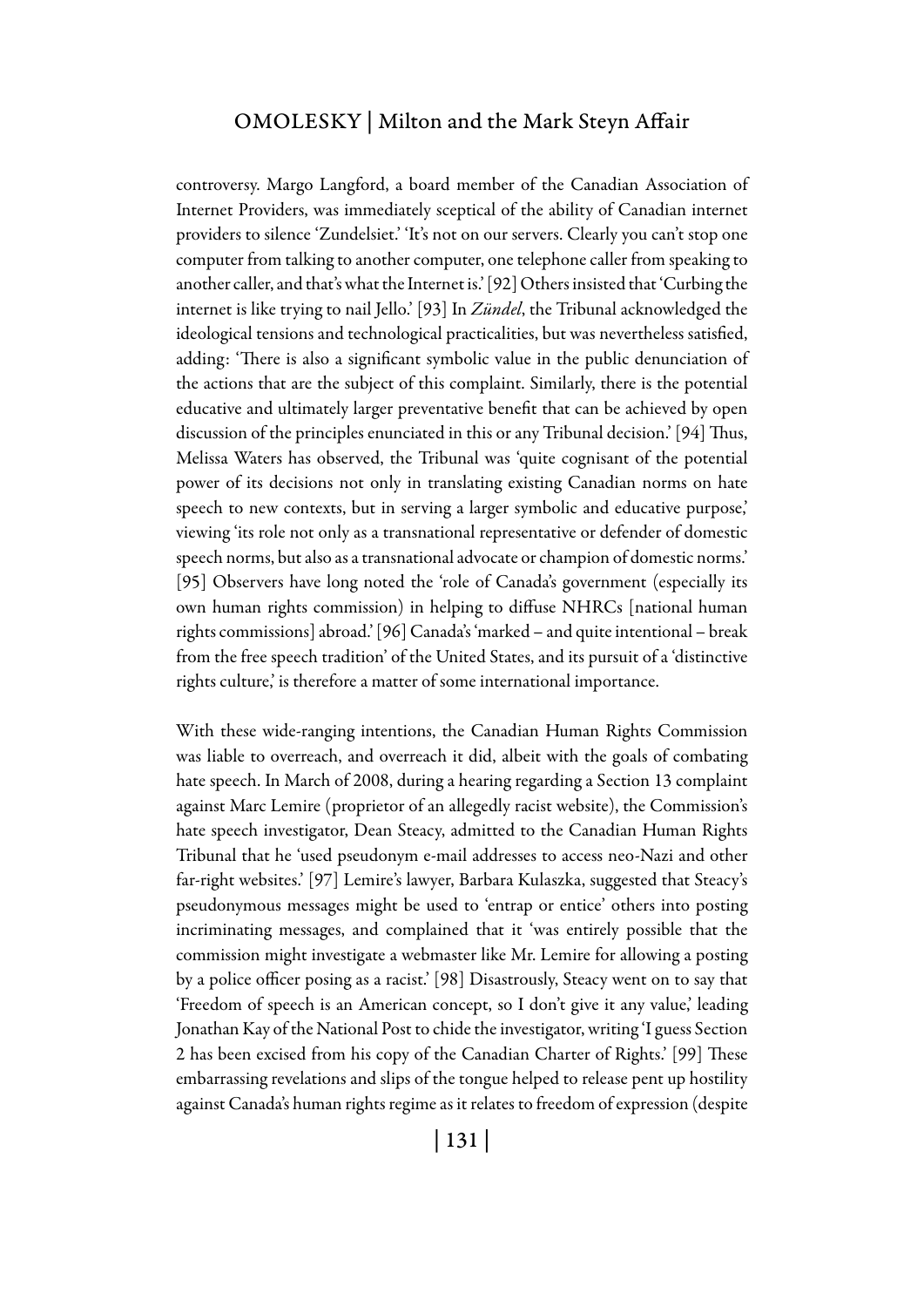the overall political 'profession of fidelity' to its overall principles). Perhaps such antagonism had merely gone to ground.

After all, during a 1986 administrative strengthening of Ontario's provincial human rights Commission, critics like Claire Hoy claimed that the new Code contained provisions 'which would have made Mussolini smile,' while the daily newspaper *The Globe* and *Mail* opined that the revision was 'intrusive, misguided and unsettling document, giving human rights officials an unjustified amount of power to investigate complaints and to regulate the private domain,' and the Ontario Commission's former counsel Ian Hunter criticised the 'essentially theological nature' and 'utopian vision' of human rights legislation and campaigners respectively, as well as the 'cost in human freedom which our relentless pursuit of equality exacts.' [100] These criticisms are, as R. Brian Howe put it, rooted in the 'conservative liberal ethic,' and represent 'forces for restraint.' [101] The Mark Steyn-driven controversies of 2008 would again bring this divisive issue to the fore, as Canadian human rights commissions and tribunals grappled with the age-old speech-incitement balancing act, and the larger public considered whether it was irresponsible journalism, or Canada's human rights codes, that represented the thin edge of a wedge between Canadians and their civil liberties.

#### IV.

In December 2007, the Canadian Islamic Congress (CIC) initiated human rights complaints against *Maclean's* magazine, seeking remedies from the Canadian Human Rights Commission, Ontario Human Rights Commission, and British Columbus Human Rights Commission. Nine months earlier, the CIC had failed to convince *Maclean's* to run a full-length article 'rebuttal' of Mark Steyn's article 'The future belongs to Islam,' ostensibly leading to official legal action. At the time, lead counsel for the CIC, Faisal Joseph, told the press the 'kinds of mistruths [in "The future belongs to Islam"] can cause a backlash... [and] deepen divisions between Muslims and non-Muslims.' [102] A CIC 'Statement of Concern,' written by five law students at Osgoode Hall (Khurrum Awan, Muneeza Skeikh, Naseem Mithoowani, Ali Ahmed, and Daniel Simard), made the case to the public that Steyn's article represented incitement to Islamaphobic hatred. In its 'Statement,' the CIC alleged that Steyn had been engaging in the following eight activities:

(1) promoting Islamaphobia and fear of Muslims; (2) representing Muslims as violent people who are prone to engage in violence and are incapable of

| 132 |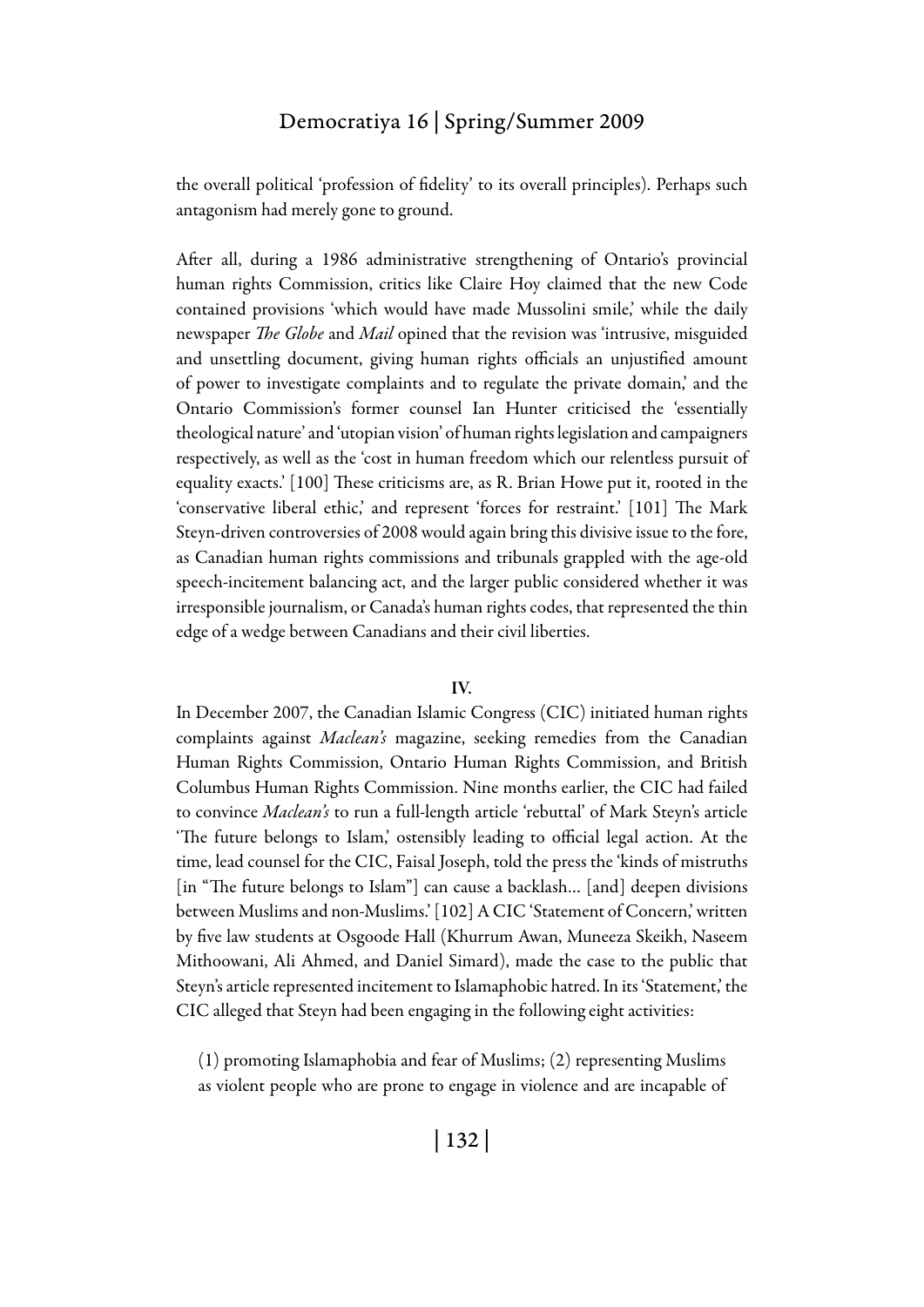living peacefully in their host societies; (3) casting suspicion on Muslims at large as potential terrorists, extremists, and radicals; (4) representing the presence and growth of Muslims in Western societies as a threat to the Western values of democracy, freedom, and human rights; (5) attempting to import a racist discourse and language into mainstream discourse in Canadian society; (6) attacking multiculturalism and religious freedoms; (7) attacking laws that provide protection to identifiable communities from the type of discriminatory journalism that Macleans [sic] is engaging in; (8) condemning any and all efforts by politicians, law enforcement, media and other institutions to reach out to Muslim communities and to exercise sensitivity. [103]

Steyn's succinct response: 'So the CIC doesn't like my argument? Fine. Argue against it, but don't try to criminalise debate. That's the way they do things in Sudan and Saudi Arabia, not Canada.' [104] (Note that Steyn's use of the word 'criminalise' was more for effect than accuracy; it must be remembered the proceedings were not strictly speaking criminal in nature.)

The complaint to the Ontario Human Rights Commission can be dealt with succinctly, as it never made it before the Tribunal. Ontario's Human Rights Code (the same piece of legislation so reviled Hoy, Hunter, and Howe) has its own version of Section 13(1), but with key differences: 'A right under Part I is infringed by a person who publishes or displays before the public or causes the publication or display before the public of any *notice, sign, symbol, emblem, or other similar representation* that indicates the intention of the person to infringe a right under Part I or that is intended by the person to incite the infringement of a right under Part I [emphasis added].' Any plain reading of this statute would exclude an opinion article, on-line or in print. Stretching from 'telecommunication' to the internet is possible, but 'The future belongs to Islam' cannot be said to constitute a representation similar to a placard. Thus the Ontario Commission acknowledged on April 9, 2008 that 'the Code, which prohibits displaying or publishing a notice, sign, symbol, emblem or other similar representation with the intent to infringe human rights or to incite others to do so, cannot be interpreted to include the content of the magazine article in issue.' [105] As to a claim made in the alternative by the CIC, arguing for Commission jurisdiction on the grounds that the lack of rebuttal space violated Section 1 of the Code ('Every person has a right to equal treatment with respect to services, goods and facilities'), the Commission found that 'the content of the magazine and the *Maclean's* refusal to provide the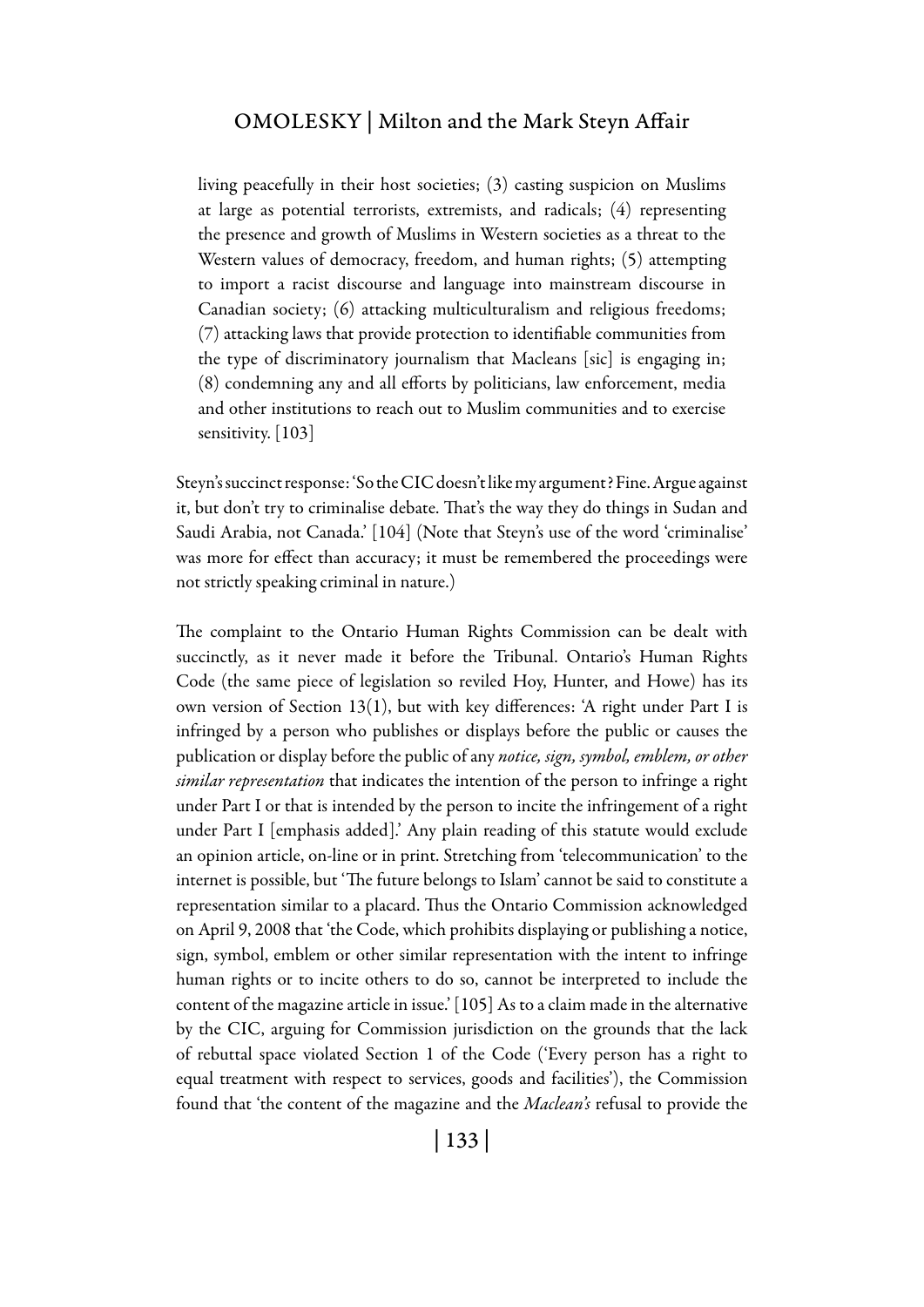complainants with space in the magazine for a rebuttal, are not goods or services within the meaning of the Code.' [106]

Not content to let the matter rest there, however, the Commission attached to its decision a further consideration of 'racism and Islamaphobia in the media' and the matter of 'freedom of expression and human rights.' The Commission took issue with the *Maclean's* alleged portrayal of 'Muslims as all sharing the same negative characteristics, including being a threat to "the West,"' thus perpetuating and promoting 'prejudice towards Muslims and others.' [107] Concluding that 'with rights come responsibilities,' the Commission lamented the current state of Canadian hate speech laws, noting that

The different approaches in various human rights statutes across Canada can send a confusing message and give rise to inconsistencies, depending on where a complaint is filed. For example, it is possible to initiate complaints about a magazine article in more than one province and, if the article appears on the internet, with the Canadian Human Rights Commission. It is also unclear what matters trigger the application of the hate law provisions of the Criminal Code. Clearly more debate on this issue is required in Canada. A comprehensive approach to the issue should be one of the goals. [108]

Hamstrung by the text of Ontario's Section 13, the Commission nonetheless felt that 'it should also be possible to challenge any institution that contributes to the dissemination of destructive, xenophobic opinions.' [109] This castigation was some small comfort to the CIC complainants; Faisal Joseph professed to be 'delighted' with the decision, and claimed victory on the grounds that 'we thought this would be an excellent way to demonstrate the gaping hole in human rights legislation in Ontario, and the [Commission] has done exactly that.' [110] When the *Maclean's* editorial team subsequently wrote, 'Human rights commissions are undermining the fundamental Charter rights of all Canadians,' the Ontario Commission's Chief Commissioner Barbara Hall, invoking Canada's symbiotic constitutional pillars, responded: 'No single right is any more or less important than another. And the enjoyment of one depends on the enjoyment of the other. This means if you want to stand up and defend the right to freedom of expression then you must be willing to do the same for the right to freedom from discrimination.' [111] Typically dismissive, Steyn quipped: 'Even though they don't have the guts to hear the case, they might as well find us guilty. Ingenious!' [112] The Ontario Commission's

| 134 |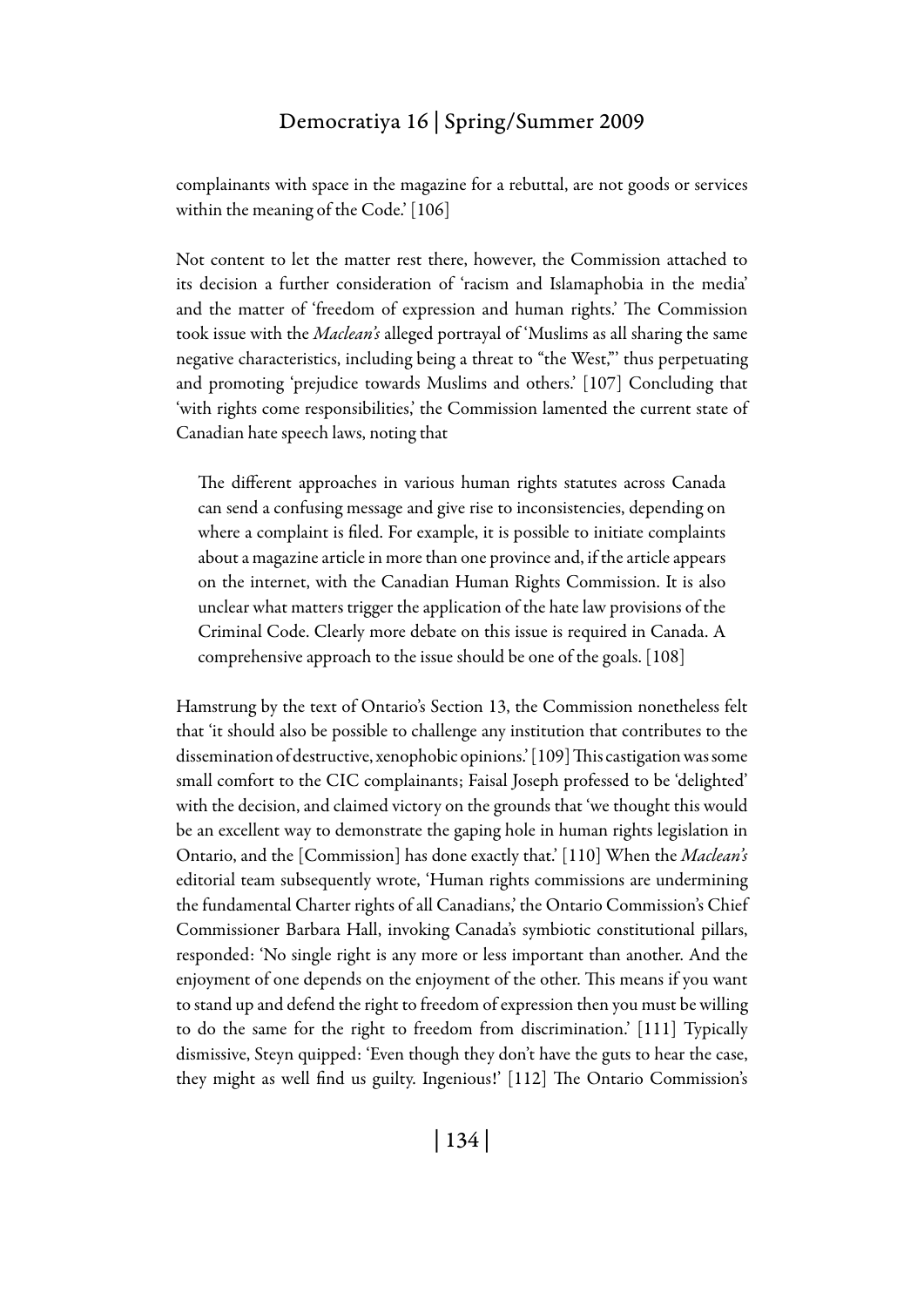approach, which split the difference by simultaneously rejecting and applauding the CIC's complaint, did little to settle the issue in the public sphere.

The next decision was to come from the federal Canadian Human Rights Commission, where as we have seen Section 13 could be applied to telecommunications (as of 2001 including internet communications) 'likely to expose a person or persons to hatred or contempt.' In theory the complaint stood a better chance in the federal arena than it had in the Ontario provincial one, since Steyn's article clearly did not fall within the latter's statutory purview. Yet on June 25, 2008 the Canadian Human Rights Commission likewise rejected the CIC complaint without referring it to the Tribunal. In its decision with respect to *Canadian Islamic Congress v. Rogers Media Inc.*, the Commission considered Canadian Supreme Court precedent, such as the aforementioned *Taylor* case, which set the standard for 'hate propaganda' as that which was 'likely to circulate extreme feelings of opprobrium and enmity against a racial or religious group.' [113] A more recent Canadian Human Rights Tribunal case, *Warman v. Kouba* (2006), further refined the test, laying out 'hallmarks' of 'material likely to expose persons to hatred and contempt,' but the Commission distinguished Kouba from the Steyn complaint, since the former was found to have 'use[d] racist epithets and slurs to create a tone of profound denigration and disgust… [and] advocate[d] the exile and segregation of members of the targeted groups.' [114] The Steyn article, on the other hand,

discusses changing global demographics and other factors that the author describes as contributing to an eventual ascendancy of Muslims in the 'developed world,' a prospect that the author fears for various reasons referred to in the article. The writing is polemical, colourful and emphatic, and was obviously calculated to excite discussion and even offend certain readers, Muslim and non-Muslim alike. [115]

For this reason, the Commission found that the article was 'not of an extreme nature,' and, in order to 'be consistent with the [principle of ] minimal impairment of free speech,' [116] the complaint was dismissed, not with a bang but a whimper.

Commentators aligned with the CIC, like Haroon Siddiqui, bemoaned the 'media's mostly one-sided discourse on the case of *Maclean's* before the federal, as well as the Ontario and British Columbia, human rights commissions,' [117] but public opinion was mainly on the side of Steyn, who received support from groups not ordinarily ideologically sympathetic to the conservative pundit. The

| 135 |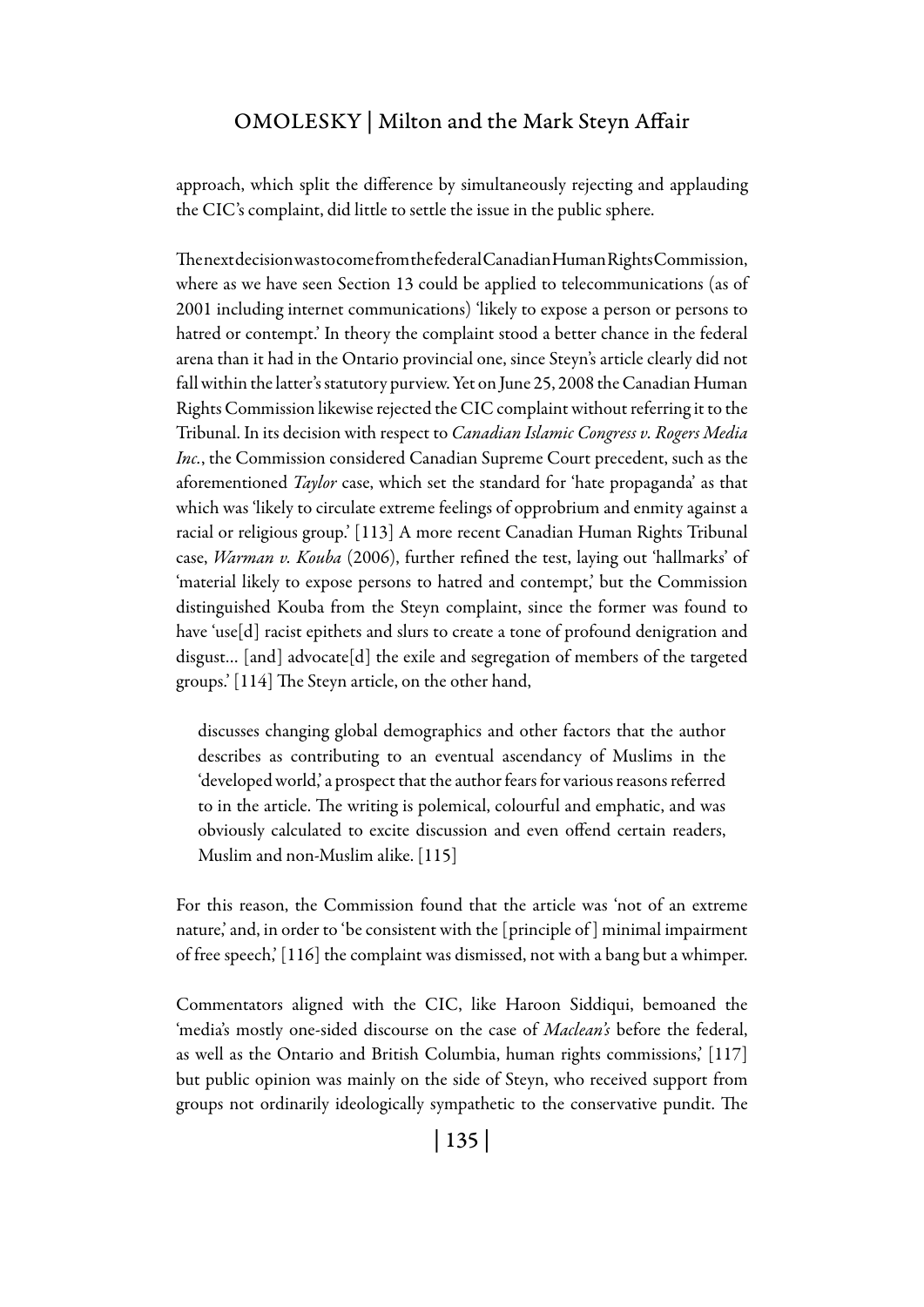writers association PEN Canada had issued a statement in February 2008 calling 'on the federal and provincial governments to change human rights commission legislation to ensure commissions can no longer be used to attempt to restrict freedom of expression in Canada,' citing the Steyn complaints as well as an earlier Alberta complaint against the journalist Ezra Levant, whose *Western Standard magazine* published the infamous Danish cartoons. [118] Levant himself poked fun at the fact that 'one single activist – a lawyer named Richard Warman, who used to work at the commission himself – has filed 26 complaints, nearly 50 percent of all complaints under that commission's "hate messages" section.' [119] Meanwhile, Alan Borovoy, general counsel for the Canadian Civil Liberties Association, advocated the removal of 'those [hate speech] sections from the B.C., federal, Alberta and Saskatchewan legislation so they would all desist from attempting to censor the content of print material,' though he admitted that 'The Commissions were established to use state coercion against discriminatory deeds, and also to use social persuasion with respect to discriminatory words.' [120] As early as January 30, 2008, the Liberal MP Keith Martin had introduced a government bill (M-446) 'That, in the opinion of the House, subsection  $13(1)$  of the Canadian Human Rights Act should be deleted from the Act.' [121]

Tensions mounted in anticipation of the decision of the British Columbia Human Rights Tribunal, where the complaints had proceeded farther than in Ontario or Ottawa (owing mainly to the fact that, as of March 31, 2008, it is a direct-access tribunal with its own screening process). Hearings had been held in front of the BC Tribunal in early June. Faisal Joseph, arguing for the CIC, had implored the quasi-judicial body: 'You are the only opportunity to right a terrible wrong to a clearly identifiable group numbering hundreds of thousands in this great country, and tens of thousands in the beautiful province of British Columbia. You are the only thing between racist, hateful, contemptuous Islamaphobic and irresponsible journalism, and law-abiding Canadian citizens.' [122] The Steyn article, Joseph maintained, portrayed Canadian Muslims as 'a violent people,' and the photograph accompanying the article (depicting two young Muslim women) 'could have been the picture of a horror cult movie.' [123] *Maclean's*, basically contemptuous of the proceedings, declined to call any witnesses.

On October 10, the Tribunal issued its decision in *Elmasry and Habib v. Roger's Publishing and MacQueen*. [124] The relevant statute, another provincial variant of Section 13, was British Columbia Human Rights Code (1996) Section 7(b) ('Discriminatory publication'), which states that 'A person must not publish, issue

| 136 |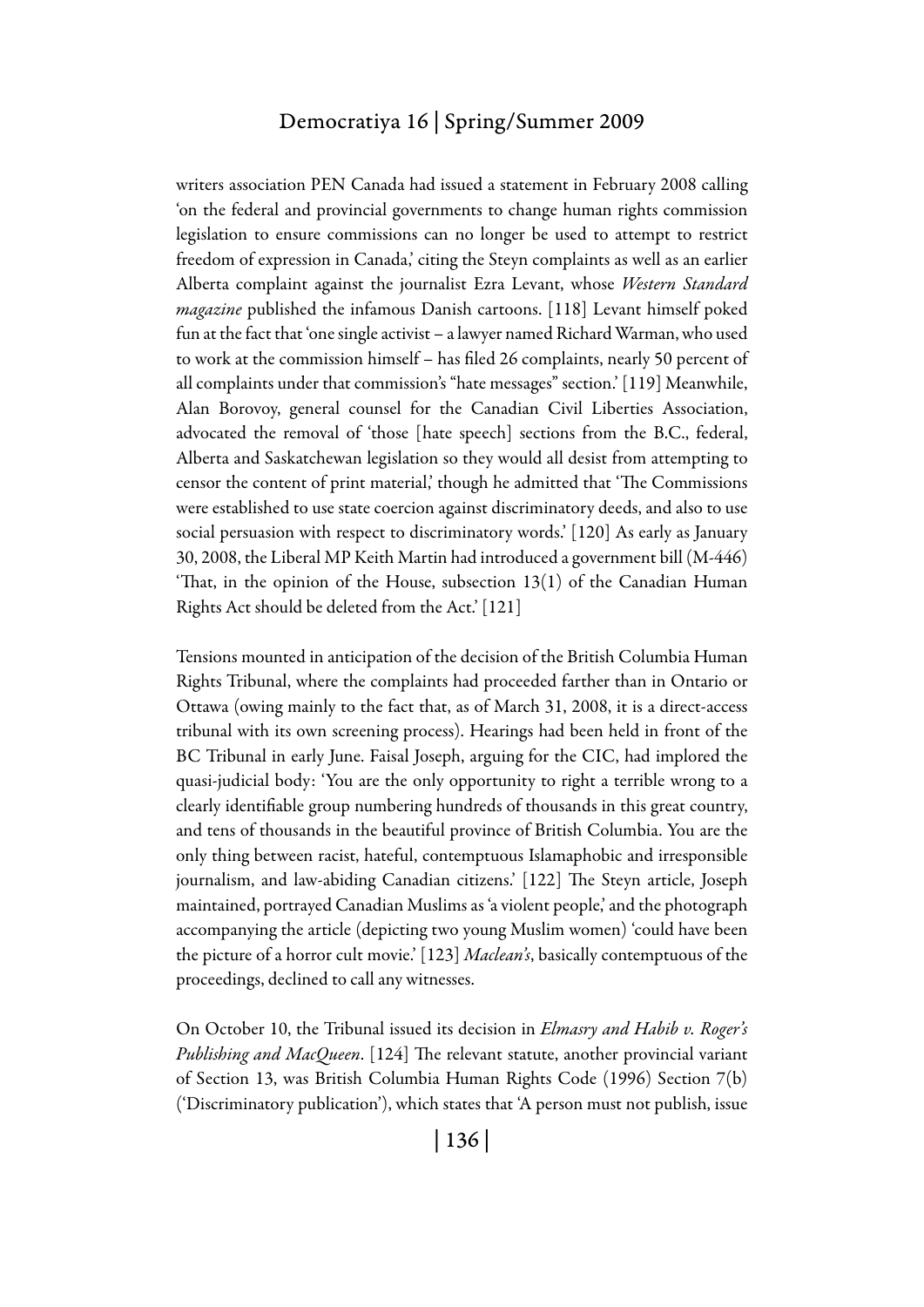or display, or cause to be published, issued or displayed, any statement, publication, notice, sign, symbol, emblem or other representation that…is likely to expose a person or a group or class of persons to hatred or contempt.' The Tribunal began by acknowledging that it was 'engaged in balancing two important and potentially competing rights,' namely the 'constitutionally protected right to live in a society that is free from discrimination, and the constitutionally protected right to freedom of speech.' [125] Section 2 of the Charter's free speech guarantees were to be balanced against Section 27's guarantee that the 'Charter shall be interpreted in a manner consistent with the preservation and enhancement of the multicultural heritage of Canadians.' Jurisdictional concerns were waived away; though 'Section 92(10) [of the Constitutional Act, 1867] gives the federal parliament, and therefore the federal human rights system, jurisdiction over interprovincial or international modes of communication,' and thus not the internet, the print publication could still be considered by the BC Tribunal. [126] The intervening BC and Canadian Civil Liberties Associations and the Canadian Association of Journalists argued that there was no stand-alone protection against hate speech in British Columbia, and that Section  $7(1)(b)$  'should be interpreted as extending only to publications which otherwise relate to one of the areas of activity for which protection is provided in the *Code*' (e.g. employment or services), [127] but this contention was rejected due to both the clear wording and purposive interpretation of the Code. [128]

The Tribunal's consideration of the CIC's hate speech complaints again relied on the *Taylor* definitions, the application of which resulted in a two-part test:

a publication must both express hatred or contempt in and of itself, and also make it more acceptable for others to manifest hatred or contempt against the target person or group. Thus, a communication which is not itself hateful or contemptuous, but which has the effect of increasing the risk of exposing the target group to hatred or contempt, does not contravene s.  $7(1)(b)$ . [129]

Context was critical, and the Tribunal looked at six factors: 'the vulnerability of the target group; the degree to which the publication on its face contains hateful words or reinforces existing stereotypes; the content and tone of the message; the social and historical background for the publication; the credibility likely to be accorded the publication; and how the publication is presented.' Ultimately, it was concluded, whatever alleged 'historical, religious and factual inaccuracies' were present it the article, the complainants had not succeeded in 'linking the inaccuracies in the Article to the probability that it would expose Muslims in B.C.

| 137 |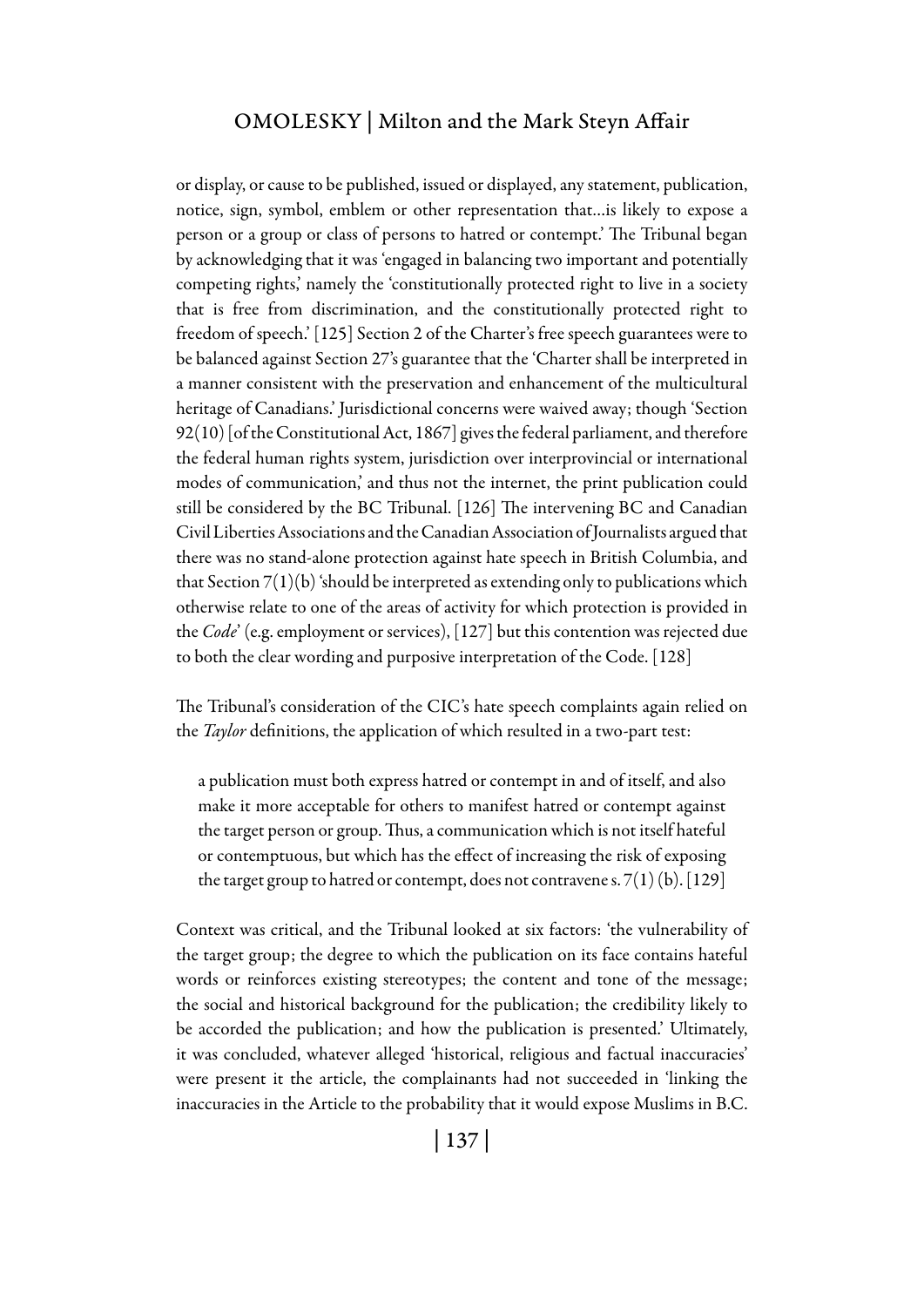to the level of 'unusually strong feelings and deeply felt emotions of detestation, calumny and vilification' required by *Taylor*.' [130] In fact, 'The Article, with all its inaccuracies and hyperbole, has resulted in political debate which, in our view, s.  $7(1)(b)$  was never intended to suppress...as the evidence in this case amply demonstrates, the debate has not been suppressed and the concerns about the impact of hate speech silencing a minority have not been borne out.' [131] This last evidentiary shortcoming was enough to put the matter to rest. The final CIC complaint had been dismissed.

The wrangling over the CIC complaints against *Maclean's* had been entirely unpleasant; the Tribunal's decision detailed the tense meetings between the complainants and respondents concerning CIC demands for magazine space for a rebuttal, or in the alternative a \$10,000 donation to a race-relation foundation (*Maclean's* editor-in-chief, Kenneth Whyte, responded that he would rather 'go bankrupt'). [132] The aftermath was no better. Steyn feigned disappointment: 'The only reason to go through all this nonsense is to get to the stage where you can appeal it to a real court, and if necessary up to the Supreme Court.' Faisal Joseph feigned delight: 'Our objective of exposing *Maclean's* and Mark Steyn for their falsehoods, and misrepresentation and stereotyping of Muslims has been achieved.' [133] The National President of the CIC, Mohamed Elmasry, was not as Panglossian, telling a journalist that the 'three commissions made the wrong decisions because of inappropriate pressure by media and politicians' and that 'The first point that I did learn from this exercise is that Islamaphobia is alive and well in Canada, in the media and also in politics.' [134] A Steynian response to Elmasry would no doubt be that freedom of political expression is likewise alive and well, and as such the Canadian human rights commissions felt constrained merely to censure, rather than censor, *Maclean's* and its star commentator.

Public outcry about this issue led to the commissioning of law professor Richard Moon of the University of Windsor to prepare a report on Section 13 for the Canadian Human Rights Commission. The so-called Moon Report, released in November 2008, made a surprising recommendation: 'that section 13 of the *CHRA* be repealed, so that the CHRC and the Canadian Human Rights Tribunal (CHRT) no longer deal with hate speech, and in particular hate speech on the Internet. Hate speech should continue to be prohibited under the *Criminal Code*  but this prohibition should be confined to expression that advocates, justifies or threatens violence.' [135] In the alternative, Moon continued, Section 13(1) should be amended 'to make clear that the section prohibits only the most extreme instances

| 138 |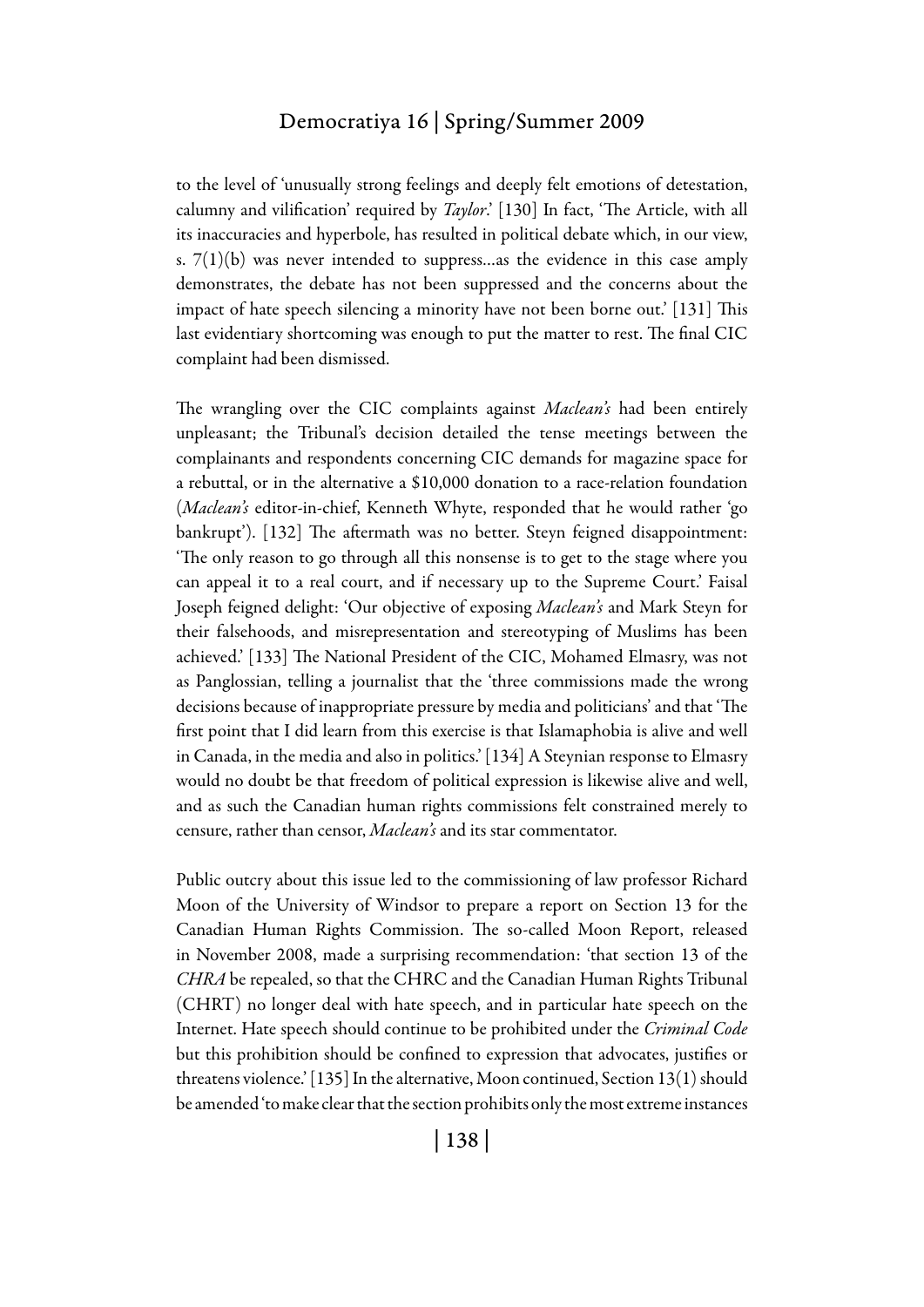of discriminatory expression, and more particularly expression that threatens, advocates or justifies violence against the members of an identifiable group.' [136] As a sop to those concerned about rolling back protection against incitement to ethnic or religious hatred, Moon urged that internet service providers create a 'hate speech complaint line' and associated 'advisory body' that could shut down the site [137] (though how this would deal with hate speech on a page like 'Zundelsite', hosted as it was in a foreign country, is unclear). Furthermore, newspapers and news magazines should, Moon wrote, 'seek to revitalise the provincial/regional press councils… [to] ensure that identifiable groups in the community are able to pursue complaints' or else face a new 'national press council' that could determine 'whether a newspaper or magazine has breached professional standards' and then could order the offender to 'publish the press council's decision.' [138] should be added that press councils themselves are far from uncontroversial. In October 2008 a columnist for the *Irish Independent* newspaper, Kevin Myers, was found by the Irish Press Council to have authored an article (opposing 'sanctimonious' aid to Africa) that was 'likely to cause grave offence;' Myers responded by attacking the 'infantile banality' of the 'gibbering dogma' of 'political correctness.' [139] Newspapers and their staffs may well prefer to shy away from establishing a similar press council oversight system.

All in all, the Moon report represented a distinct change in tone from a 2006 Canadian Human Rights Commission publication, 'Hate on the Net,' which crowed: 'It seems fair to say that the American view is becoming a minority one in the world. Canada is part of what appears to be a growing global consensus, which observes that careful restrictions of some forms of speech are both desirable and necessary.' [140] The Mark Steyn cases, despite never making it beyond the quasijudicial human rights commissions and tribunals, have prompted an institutional reconsideration of just where the line should be drawn with respect to those 'careful restrictions.' Professor Moon's proposed Section 13 rewrite, which suggests the American 'clear and present danger' standard, has not quite brought down the wide arch of the 'growing global consensus' [141] concerning objectionable speech, but it nonetheless represents a development of the first magnitude.

V.

Legal approaches to 'hate speech' in the western world vary greatly, from the relatively restrictive French model (typified by the June 2008 fining of Brigitte Bardot for criticising the slaughter of animals for the Muslim festival of Eid al-

| 139 |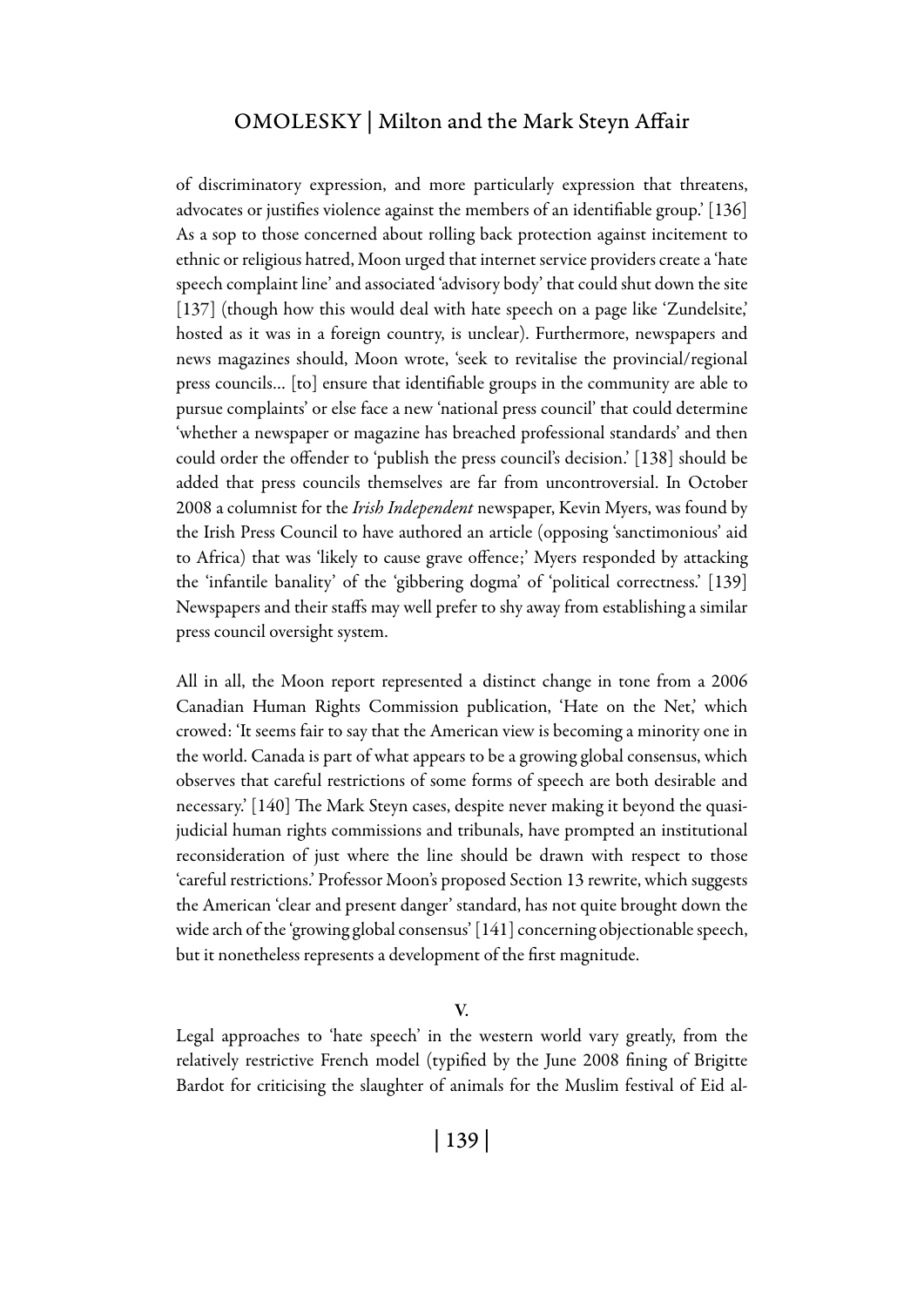Adha, thus 'inciting racial hatred') [142] to the liberal American approach, which generally affords political speech the highest level of First Amendment protection, thereby closely adhering to the marketplace of ideas vision of John Milton, who exhorted his countrymen in *Areopagitica* (1644): 'Let her [Truth] and Falshood [sic] grapple; who ever knew Truth put to the wors [sic] in a free and open encounter?' [143] (Hence the notion of 'Miltonic freedom.') As Canada, through its national and provincial human rights commissions, shifted towards the former approach, the latter came under fire. 'This notion,' Ontario Court of Appeal Justice Russell Juriansz wrote in the aforementioned 'Hate on the Net' Commission publication, 'is based on the view that human beings are rational creatures, who can distinguish truth from falsehood.' [144] Yet, Justice Juriansz continued, 'Some might argue that history since proves both [US Supreme Court Justice Oliver Wendell] Holmes and Milton wrong. To them, the success of the Joseph Goebbels' Nazi propaganda machine proves that people will not always choose truth over falsehood, that truth will not always triumph, and that we cannot trust the free "marketplace of ideas" to ensure our security and the continued civility of our society.' [145] Citing the 1966 Cohen Committee Report (which concerned the tightening up of Canada's hate speech criminal code provisions), Juriansz concluded that 'individuals can be persuaded to believe "almost anything" so long as the information or ideas are communicated in the proper circumstances and using the right technique.' [146] Edmund Burke's 1790 propositions that 'We are afraid to put men to live and trade each on his own private stock of reason, because we suspect that this stock in each man is small' and that 'Prejudice is of ready application in an emergency' [147] come to mind, though Canadian conservatives, who tend to view the great British Whig as their 'ideological touchstone,' [148] would no doubt dispute Burke's connection with the likes of Juriansz and Commissioner Lynch.

Of course, the Canadian Supreme Court is on record that free speech is 'little less vital to man's mind and spirit than breathing is to his physical existence.' The freedom to express oneself, and thereby pursue autonomy and self-determination, is in itself a critical human rights issue. One should never lose sight of the immense burden state interference with journalism has on those directly affected. Charles Churchill, colleague of the great eighteenth century civil libertarian John Wilkes, described the effect of government censorship as follows:

Those few, those very few, who are not afraid to take a lover of his country by the hand, congratulate me on being alive and at liberty – They advise circumspection – for, they do not know – they cannot tell – but – the times

| 140 |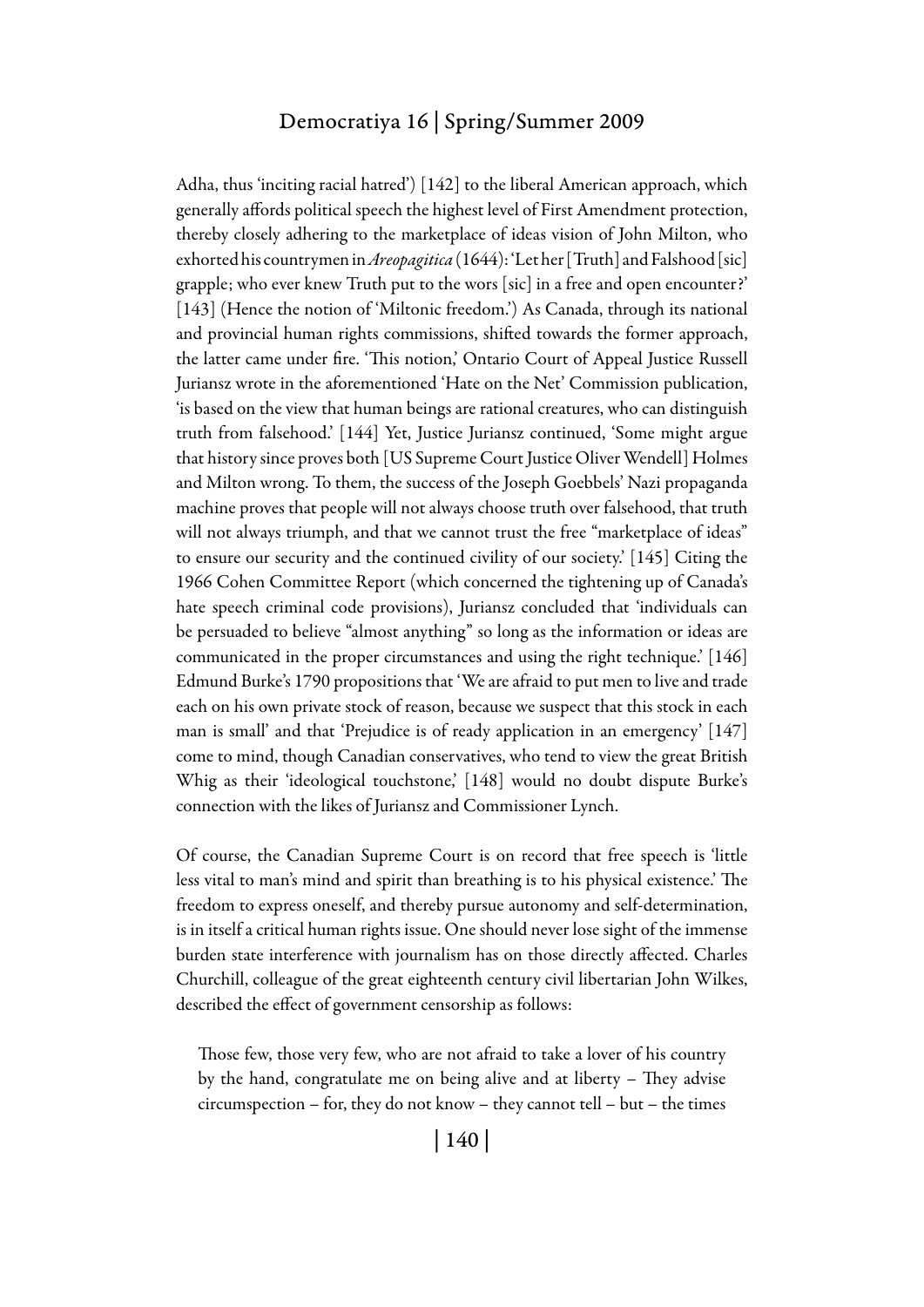– Liberty is precious – fines – imprisonment – pillory – not indeed that they themselves – but – then in truth – God only knows…letters which used to breathe the genuine spirit of *old English liberty*, are become insipid, tame, and languid. Caution hath got the better of public virtue, and discretion is substituted in the place of true wisdom. [149]

This is not necessarily to imply that 'The future belongs to Islam' represents the definition of 'public virtue,' but the chilling effect of the threat of continuous adversarial human rights tribunal appearances is real, and carries with it the potential of turning Canadian journalism 'insipid, tame, and languid,' cautious, and discrete.

The 2008 Moon Report, and its generally positive public reception, as well as the Section 13 legislation introduced by MP Keith Martin, indicate the possibility of backtracking (at least at the Canadian federal level) towards a concrete harm analysis of hate speech, centered around whether the complained-of expression 'advocates, justifies or threatens violence.' Furthermore, Professor Moon's desire to revitalise press councils looks more like the Irish model than the French. Despite CIC counsel Faisal Joseph's positive spin after the British Columbia Human Rights Tribunal dismissal, it is the Moon Report that represents the real fruit of the yearlong quasi-judicial Steyn cases. In practice, it seems that the hate speech line has been drawn in Canada somewhere between the likes of James Keegstra and Ernst Zündel (who resemble France's Holocaust-denying Faurisson) on one side and the likes of Mark Steyn, Brigitte Bardot, and Kevin Myers (who were engaged in political speech, however provocative) on the other. This does not discount the possibility of future complaints (well-intentioned or otherwise), but the move towards reforming Section 13 point to a way forward.

In the end, the *Maclean's* controversy speaks to a very real 'free and open encounter' the likes of which John Milton proposed, not only between 'Truth' and 'Falshood,' and not only between the advocates of freedom of expression and advocates of religious tolerance, but between competing systems of free speech jurisprudence that have existed for centuries. One notes with interest the renewal of this debate in the form of a recent Dutch Labor Party position paper urging that 'instead of reflexively offering tolerance with the expectation that things would work out in the long run,' the Dutch government should be 'bringing our values into confrontation with people who think otherwise,' [150] indicating that there are still policymakers on the left as well as the right who would prefer open ideological encounters, even at the potential expense of *ordre public*. (Of course, the ongoing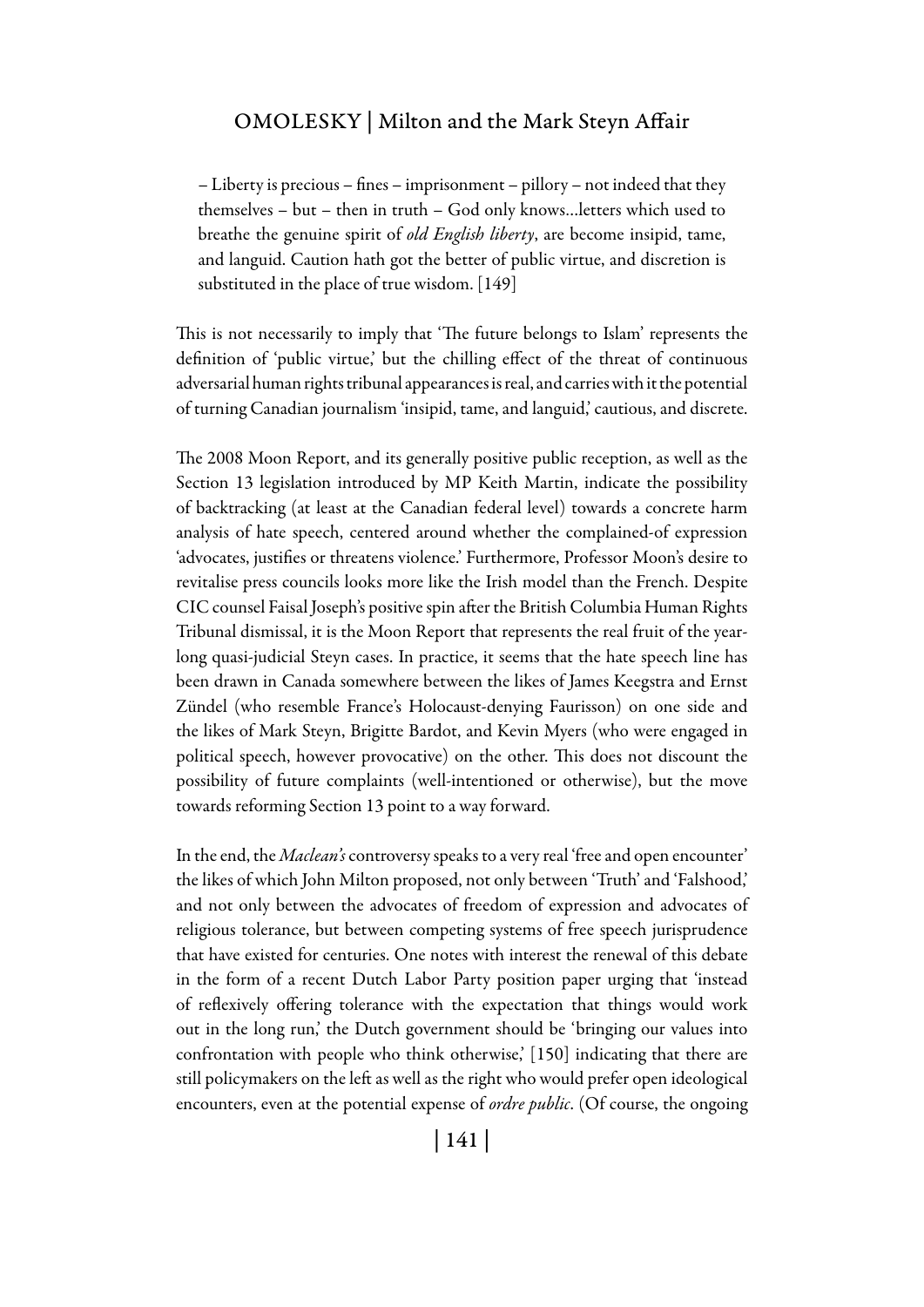Dutch prosecution of Geert Wilders, the Dutch MP and director of *Fitna*, proves that the enforced-tolerance approach still predominates in many jurisdictions.) This ideological encounter has been occurring in Canada for decades, with the 'modern multicultural experiment' operating alongside an understanding that, as the Canadian human rights scholar Ross Lambertson has written,

no society or political rulers should assume infallibility, and opposition to their received values and the status quo should be regarded as a sort of gift – arguments swimming against the tide may contain at least a portion of truths previously hidden to most of us, they may inspire, through debate, higher truths previously invisible to us, and they at least will ensure that we cleave to our opinions for intelligent reasons, rather than simply holding them as dead dogma. [151]

In light of the Steyn cases and the ensuing Moon report, though Canada will doubtless remain a 'distinctive rights culture' with respect to speech as in other areas, one should not be overly hasty in declaring a 'global consensus' as to just what constitutes a 'reasonable limit on the expression of hatred.' There is still room for considerable 'play in the joints' (as jurists often put it) in either system, and proponents of wide-ranging limitations on speech in the name of tolerance may well come to find 'insipid, tame, and languid' opinion insufficient in increasingly trying times.

Matthew Omolesky is presently a researcher at The Ohio State University's Moritz College of Law and a *chercheur* for the *Laboratoire Européen d'Anticipation Politique*. Formerly a researcher-in-residence at the *Inštitut za Civilizacijo in Kulturo* in Ljubljana, Slovenia, he has written for print and on-line publications including Europe 2020, *The New Times* (Kigali, Rwanda), and the *Whitehead Journal of Diplomacy*.

#### References

- Barendt, Eric (1998) 'The First Amendment and the Media,' in Ian Loveland (ed.), *Importing the First Amendment: Freedom of Speech in Britain, Europe and the USA*, Oxford: Hart Publishing.
- Bird, Karen (2000) 'Racist Speech or Free Speech? A Comparison of the Law in France and the United States,' *Comparative Politics,* Vol. 32, No. 4.

Brean, Joseph (2008a) 'Rights body dismisses *Maclean's* case,' *National Post*, April 9.

Brean, Joseph (2008b) '*Maclean's* wins third round of hate fight,' *National Post*, October 11.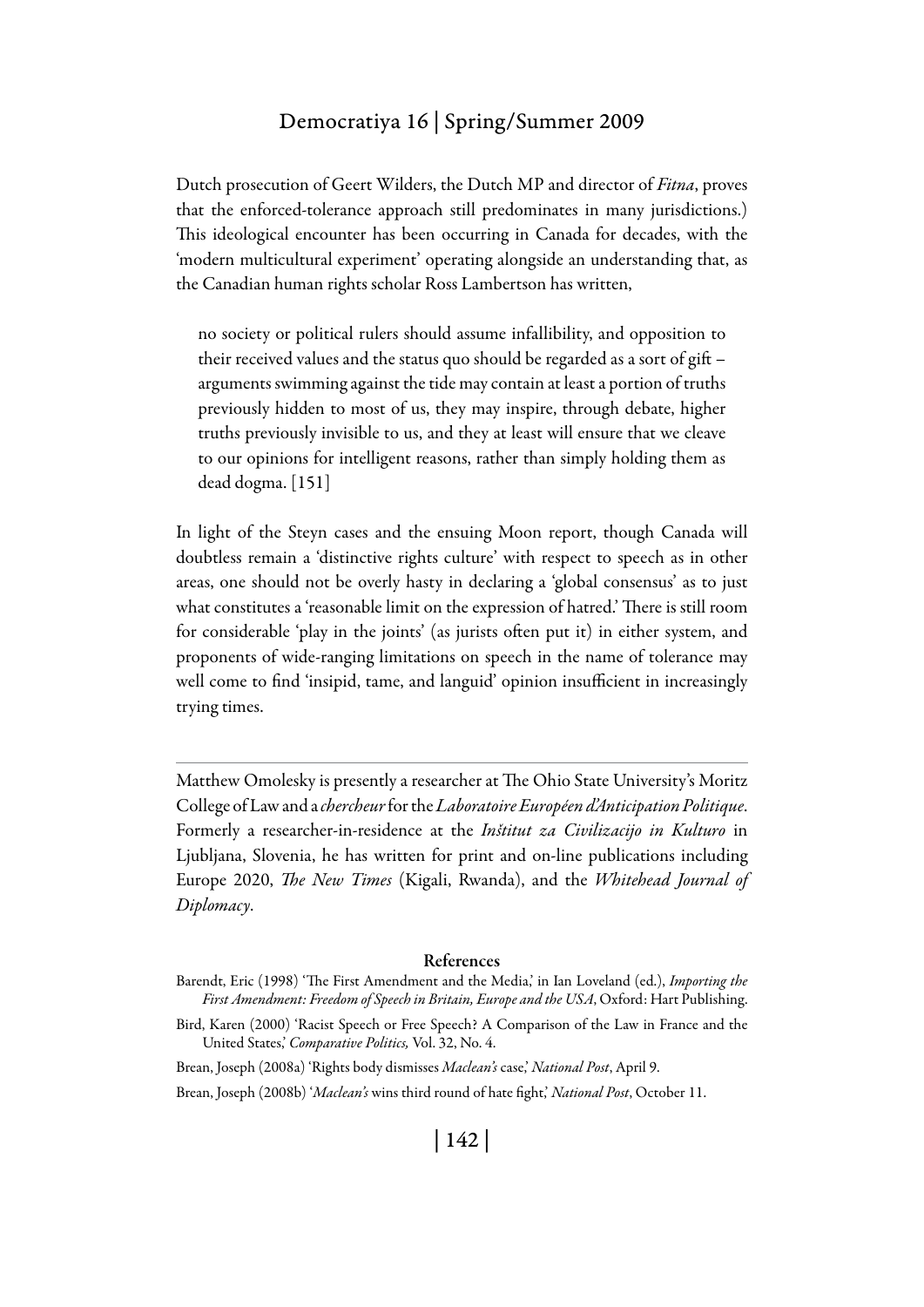Brean, Joseph (2008c) 'We've been victimized,' *National Post*, November 22.

- Bueckert, Dennis (1996) 'Human Rights Body to Investigate Hate on Internet,' *Canadian Press* November 22.
- Burke, Edmund (1791) *Reflections on the Revolution in France*, London: J. Dodsley.
- Butler, Don (2008) 'Rights panel sleuth used fake e-mail addresses to uncover web hatred,' *The Ottawa Citizen* March 26.
- Cardenas, Sonia (2003) 'Transgovernmental Activism: Canada's Role in Promoting National Human Rights Commissions' *Human Rights Quarterly*, No. 25.
- Cash, Arthur (2006) *John Wilkes: The Scandalous Father of Civil Liberty*, New Haven: Yale University Press.
- Fogo-Schensul, Credence (1997) 'More Than a River in Egypt: Holocaust Denial, the Internet, and International Freedom of Expression Norms,' *Gonazaga Law Review*, No. 33.
- Hall, Barbara (2008) 'Re: 'Free to Speak,' April 28, 2008 print edition,' Ontario Human Rights Commission, News Releases, April 22.
- Howe, R. Brian (1991) 'The Evolution of Human Rights Policy in Ontario,' *Canadian Journal of Political Science / Revue canadienne de science politique*, Vol. 24, No. 4.
- Hunt, Lynn (2007) *Inventing Human Rights: A History*, New York: Norton.
- Hutchinson, Brian (2008) 'The court of last resort,' *National Post*, June 3.
- Johnson, David and Brian Howe (1997) 'Human Rights Commissions in Canada: Reform or Reinvention in a Time of Restraint?' *Canadian Journal of Law and Society*, No. 12.
- Juriansz, Russell (2006) 'Combating Hate and Preserving Free Speech: Where Is the Line,' in Canadian Human Rights Commission, 'Hate on the Internet,' *Canadian Issues*, Spring.
- Kay, Jonathan (2008) 'A disaster for Canada's Human Rights Commission,' *National Post* March 28.
- Krotoszynski, Ronald (2006) *The First Amendment in Cross-Cultural Perspective: A Comparative Legal Analysis of the Freedom of Speech*, New York: New York University Press.
- Lajer-Burcharth, Ewa (1999) *Necklines: The art of Jacques-Louis David after the Terror*, New Haven: Yale University Press.
- Lambertson, Ross (2005) *Repression and Resistance: Canadian Human Rights Activists, 1930-1960*, Toronto: University of Toronto Press.
- Levant, Ezra (2007) 'Censorship In The Name Of 'Human Rights,'' *National Post*, December 18.
- Lunau, Kate (2007) 'Canadian Islamic Congress launches human rights complaints against *Maclean's*,' *Macleans*.ca, November 30.
- Lynch, Jennifer (2008) 'Letter to the editor of *Maclean's* magazine Re: That poor woman down the street, Mark Steyn, April 2, 2008,' Canadian Human Rights Commission Media Page,http:// www.chrc-ccdp.ca/media\_room/letter\_editor\_lettre/maclean en.asp?highlight=1, May 5.
- McGoldrick, Dominic and Thérèse O'Donnell (1997) 'Hate-Speech Laws: Consistency with National and International Human Rights Law,' Legal Studies, No. 18.
- Milton, John (1898) *Areopagitica*, Oxford: Clarendon Press.
- Myers, Kevin (2008) 'Twisting the facts to make me appear a racist bigot,' *Irish Independent*, October 21.
- Moon, Richard (2008) 'Report to the Canadian Human Rights Commission Concerning Section 13 of the *Canadian Human Rights Act* and the Regulation of Hate Speech on the Internet,'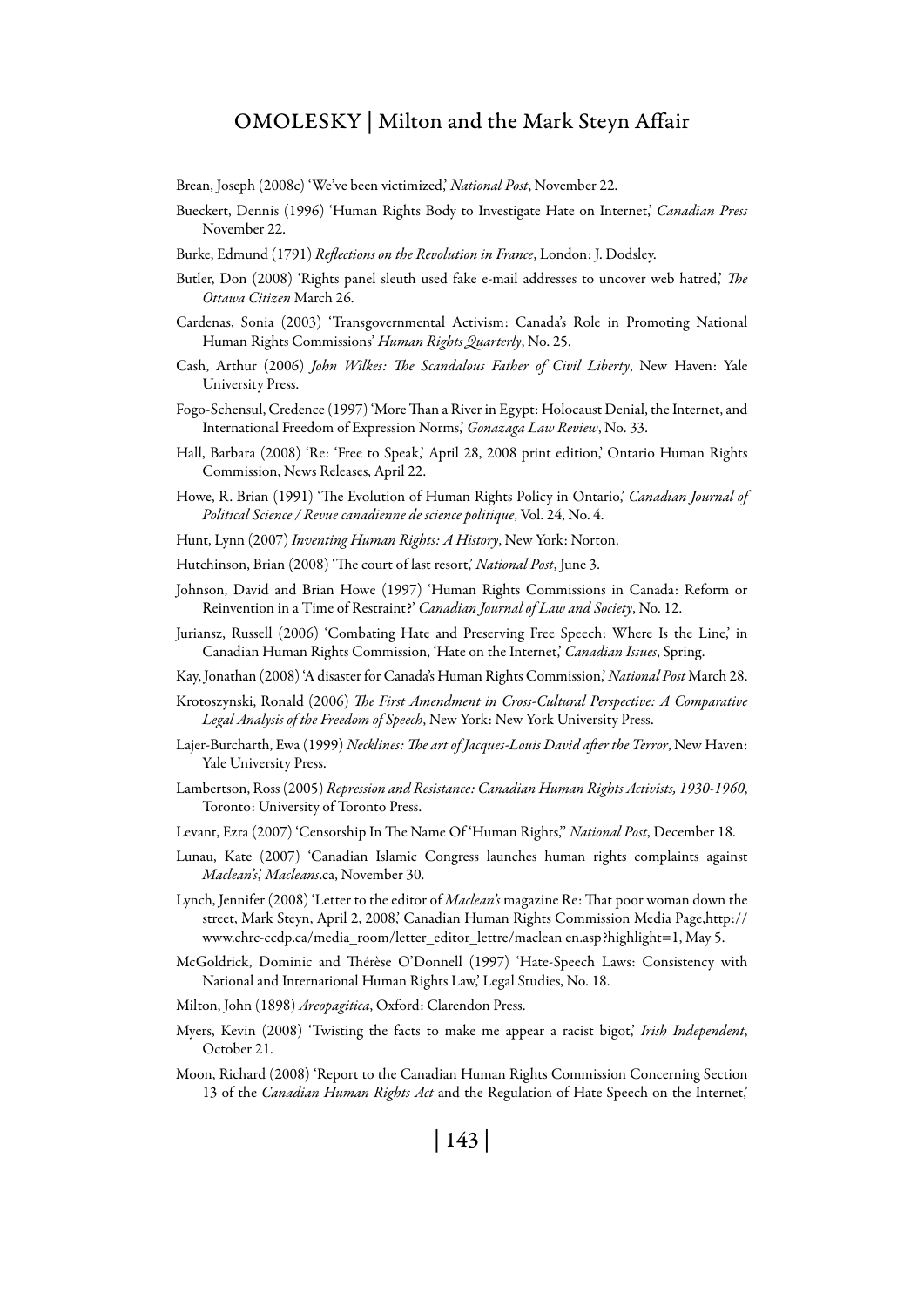Canadian Human Rights Commission.

- Nowak, Manfred (1993) U.N. *Covenant on Civil and Political Rights: CCPR Commentary*, Kehl: Engel.
- O'Brien, Jennifer (2007) 'Article raises Muslim hackles,' *London Free Press*, December 6.

Paley, William (1819) *The Works of William Paley* (ed. Alexander Chalmers), Vol. I, London.

- Reichman, Amnon (2007) 'The Passionate Expression of Hate: Constitutional Protections, Emotional Harm and Comparative Law,' *Fordham International Law Journal*, No. 31.
- Sadurski, Wojciech (1999) *Freedom of Speech and Its Limits*, Dordrecht: Kluwer.
- Schama, Simon (1989) *Citizens: A Chronicle of the French Revolution*, New York: Alfred A. Knopf.
- Sedley, Stephen (1998) 'The First Amendment: a Case for Import Controls?' in Ian Loveland (ed.), *Importing the First Amendment: Freedom of Speech in Britain, Europe and the USA*, Oxford: Hart Publishing.

Siddiqui, Haroon (2008) 'Hate laws a reasonable limit on free speech,' *The Star*, June 22.

- Smith, Adam (1976) *The Theory of Moral Sentiments,* Oxford: Oxford University Press.
- Steyn, Mark (2006), 'The future belongs to Islam,' *Macleans*.ca, October 20.
- Steyn, Mark (2008a) *America Alone: The End of the World as We Know It*, Washington DC: Regnery Press.

Steyn, Mark (2008b) 'It's all very odd, 'that's for sure,'' *Macleans*.ca, January 17.

- Vinocur, John (2008) 'From the left, a call to end the current Dutch notion of tolerance,' *International Herald Tribune*, December 29.
- Walton, Bill (2008) 'Editorial: Human Rights,' *Bay Today*, August 10.
- Warbrick, Colin (1998) 'Federalism and Free Speech,' in Ian Loveland (ed.), *Importing the First Amendment: Freedom of Speech in Britain, Europe and the USA*, Oxford: Hart Publishing.
- Waters, Melissa (2005) 'Mediating Norms and Identity: The Role of Transnational Judicial Dialogue in Creating and Enforcing International Law,' *Georgetown Law Journal*, No. 93.

#### **Notes**

[1] Steyn 2006. The article subsequently appeared the *Maclean's* October 23 print edition.

- [2] Ibid.
- [3] Ibid.
- [4] Ibid.
- [5] Lunau 2007.
- [6] Ibid.
- [7] Steyn 2008a.
- [8] Steyn 2008b.
- [9] Lynch 2008.

[10] Ibid.

- [11] Sedley 1998, p. 24.
- [12] *U.S. v. Associated Press*, 52 F. Supp. 362, 372 (S.D.N.Y. 1943), aff 'd, 326 U.S. 1 (1945).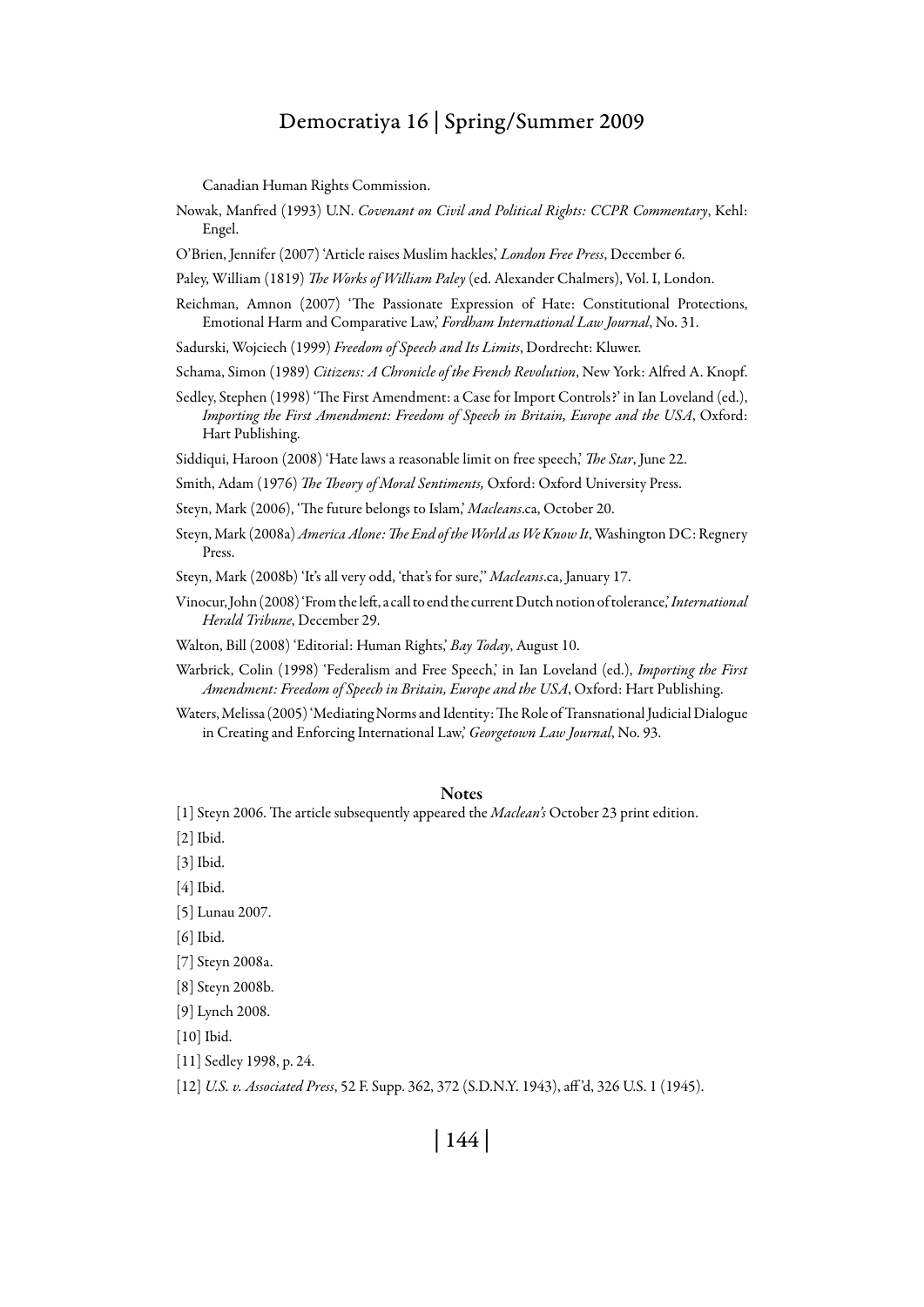[13] Ibid.

- [14] See *Associated Press*, 'Arabs Battle West Over Free Speech at the UN' (April 1, 2008).
- [15] Walton 2008.
- [16] Namely, that '*Jesus Christ* was a bastard, and his mother must be a whore.'
- [17] *People v. Ruggles*, 8 Johns. R. 290 (N.Y. 1811).
- [18] Ibid.
- [19] Ibid.
- [20] Ibid.
- [21] Smith 1976, p. 137.
- [22] *Ars Poetica*, lines 7-9 ('*uelut aegri somnia, uanae fingentur species, ut nec pes nec caput uni eddatur formae*.')
- [23] Schama 1989, p. 442.
- [24] Hunt 2007, p. 16.
- [25] Schama 1989, p. 443.
- [26] Ibid.
- [27] Hunt 2007, p. 17.
- [28] Nowak 1993, p. 365.
- [29] Fogo-Schensul 1997, p. 258.
- [30] Quoted Lajer-Burcharth 1999, p. 16.
- [31] McGoldrick and O'Donnell 1997, p. 457.
- [32] Ibid.
- [33] *Jersild v. Denmark*, Ser. A, No. 298-A (1994).
- [34] Article 266 (b) of the Danish Penal Code.
- [35] *Jersild v. Denmark,* Ser. A. No. 298-A (1994), par. 29.
- [36]Ibid., par. 31.
- [37]Ibid., par. 37.
- [38]Ibid., par. 35.
- [39]*Jersild v. Denmark*, Joint Dissenting Opinion of Judges Ryssdal,
- Bernhardt, Spielmann, and Loizou, § 4.
- [40]Ibid., par. 5.
- [41]*Jersild v. Denmark*, Joint Dissenting Opinion of Judges Gölcüklü, Russo, and Valticos.
- [42]*Faurisson v. France*, Views of Committee, November 8, 1996, UN Doc. A/52/40 (1999), Vo. II, at 84.
- [43]Ibid., par. 9.6.
- [44]Ibid., par. 9.7.
- [45]Ibid., par. 9.5.
- [46]Reichman 2007, pp. 79-80. See also Suszkind v. Israel, IsrSC 52(3) 289 (1998).
- [47]Ibid., pp. 122-3.

# | 145 |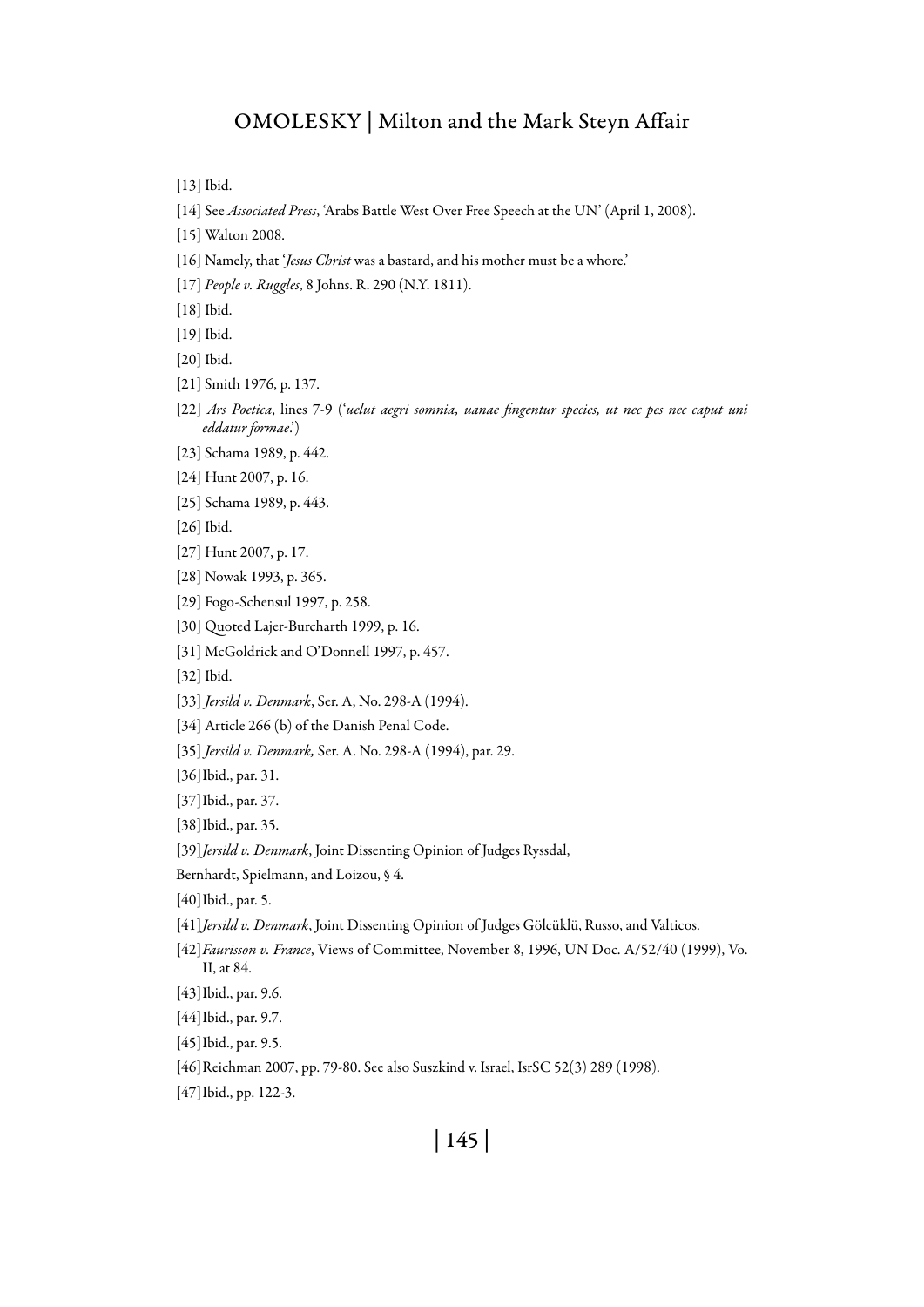[48]Ibid., p. 124.

- [49]Paley 1819, pp. 392-93.
- [50]Reichman 2007, p. 81.
- [51]Sadurski 1999, p. 180.
- [52]The Supreme Court, in *Beauharnais v. Illinois*, 343 U.S. 250 (1952), upheld a statute prohibiting 'libel of a creed or racial group,' but recent cases have, according to the appellate judge Frank Easterbrook, 'so washed away the foundations of *Beauharnais* that it could not be considered authoritative.' See *American Booksellers Ass'n v. Hudnut*, 771 F.2d 323, 331 n. 3 (7th Cir. 1985).
- [53]Krotoszynski 2006, p. 23.
- [54]*Doe v. University of Michigan,* 721 F. Supp. 852, 863 (E.D. Mich. 1989).
- [55]*Dambrot v. Central Michigan University*, 839 F. Supp. 477, 482 n.7 (E.D. Mich. 1993).
- [56]*National Socialist Party of America v. Village of Skokie*, 432 U.S. 43, 44 (1977).
- [57]Barendt 1998, p. 30.

[58]Bird 2000, p. 414.

- [59]Michael Ignatieff, quoted in Lambertson 2005, p. 3.
- [60]Krotoszynski 2006, p. 26.
- [61]*Reference re Secession of Quebec*, 2 S.C.R. 217, par. 49 (1998).
- [62]Lambertson 2005, p. 6.
- [63]Krotoszynski 2006, p. 26.
- [64]Lambertson 2005, p. 16.
- [65]*RWDSU v. Dolphin Delivery Ltd*, 2 S.C.R. 573 (1986), par. 12.
- [66]*Irwin Toy Ltd. v. Quebec* (Attorney General), 1 S.C.R. 927, 968-9 (1989) (internal citation omitted).

[67]Ibid. at 976.

- [68]Ibid. at 1009.
- [69]Krotoszynski 2006, p. 37.
- [70]Lambertson 2005, p. 45.
- [71]Fogo-Schensul 1997, p. 265.
- [72]Lambertson 2005, p. 67.
- [73]Fogo-Schensul 1997, p. 265.
- [74]For more analysis, see Krotoszynski 2006, p. 54.

[75] *R. v. Keegstra*, 3 S.C.R. 697, 743 (1990).

[76] Ibid. at 769.

[77] Johnson and Howe 1997, p. 2.

[78] Ibid., p. 3.

- [79] *Citron v. Zündel*, 41 C.H.R.R. D/274, par. 5.
- [80] Waters 2005, p. 536.

[81] *Citron v. Zündel,* pars. 19, 20.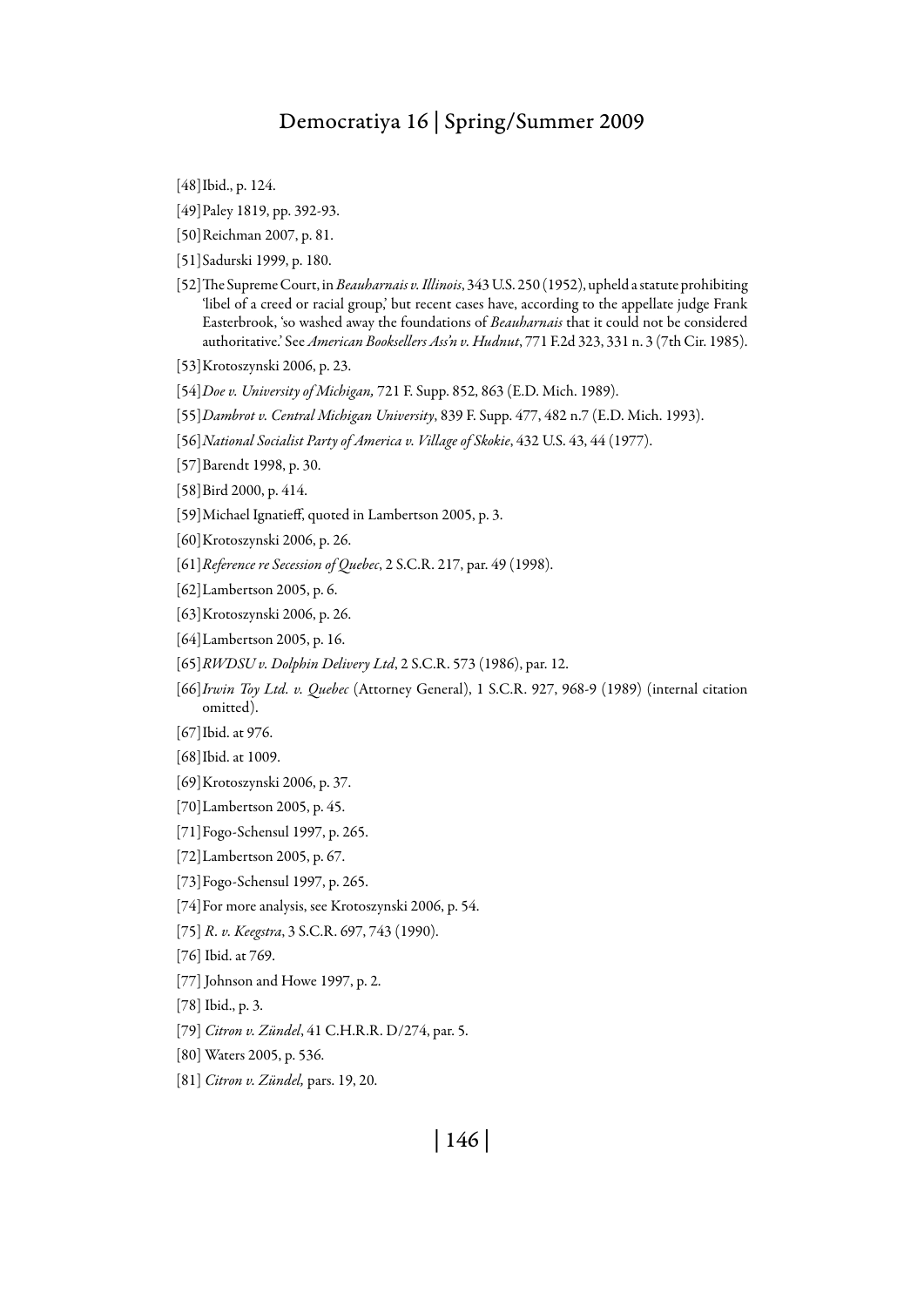[82] Ibid., par. 41.

- [83] Bueckert 1996.
- [84] *Citron v. Zündel*, par. 54.
- [85] Ibid., par. 66.
- [86] Ibid., par. 74.
- [87] Ibid., par. 85.
- [88] *Canada (Human Rights Commission) v. Taylor,* 3 S.C.R. 892, 928 (1990).
- [89] *Citron v. Zündel*, par. 136.
- [90] Ibid., par. 238.
- [91] Ibid., par. 303.
- [92] Bueckert 1996.
- [93] Fogo-Schensul 1997, p. 267.
- [94] *Citron v. Zündel*, par. 300.
- [95] Waters 2005, p. 538.
- [96] Cardenas 2003, p. 778.
- [97] Butler 2008.
- [98] Ibid.
- [99] Kay 2008.
- [100] Quoted in Howe 1991, p. 799.
- [101] Ibid.
- [102] O'Brien 2007.
- [103] See Canadian Islamic Congress, 'Macleans [sic] Magazine: A Case study of Media-Propagated Islamophobia,' www.canadianislamiccongress.com/ar/Report\_on\_Macleans\_Journalism. pdf.
- [104] O'Brien 2007.
- [105] See Ontario Human Rights Commission, 'Commission Statement Concerning Issues Raised by Complaints Against *Maclean's* Magazine' (April 9, 2008).
- [106] Ibid.
- [107] Ibid.
- [108] Ibid.
- [109] Ibid.
- [110] Brean 2008a.
- [111] Hall 2008.
- [112] Brean 2008a.
- [113] Canadian Human Rights Commission, Decision of the Commission, to *Canadian Islamic Congress v. Rogers Media Inc*. ( June 25, 2008), p. 3.
- [114] Ibid.
- [115] Ibid., p. 4.
- [116] Ibid., p. 5.

# | 147 |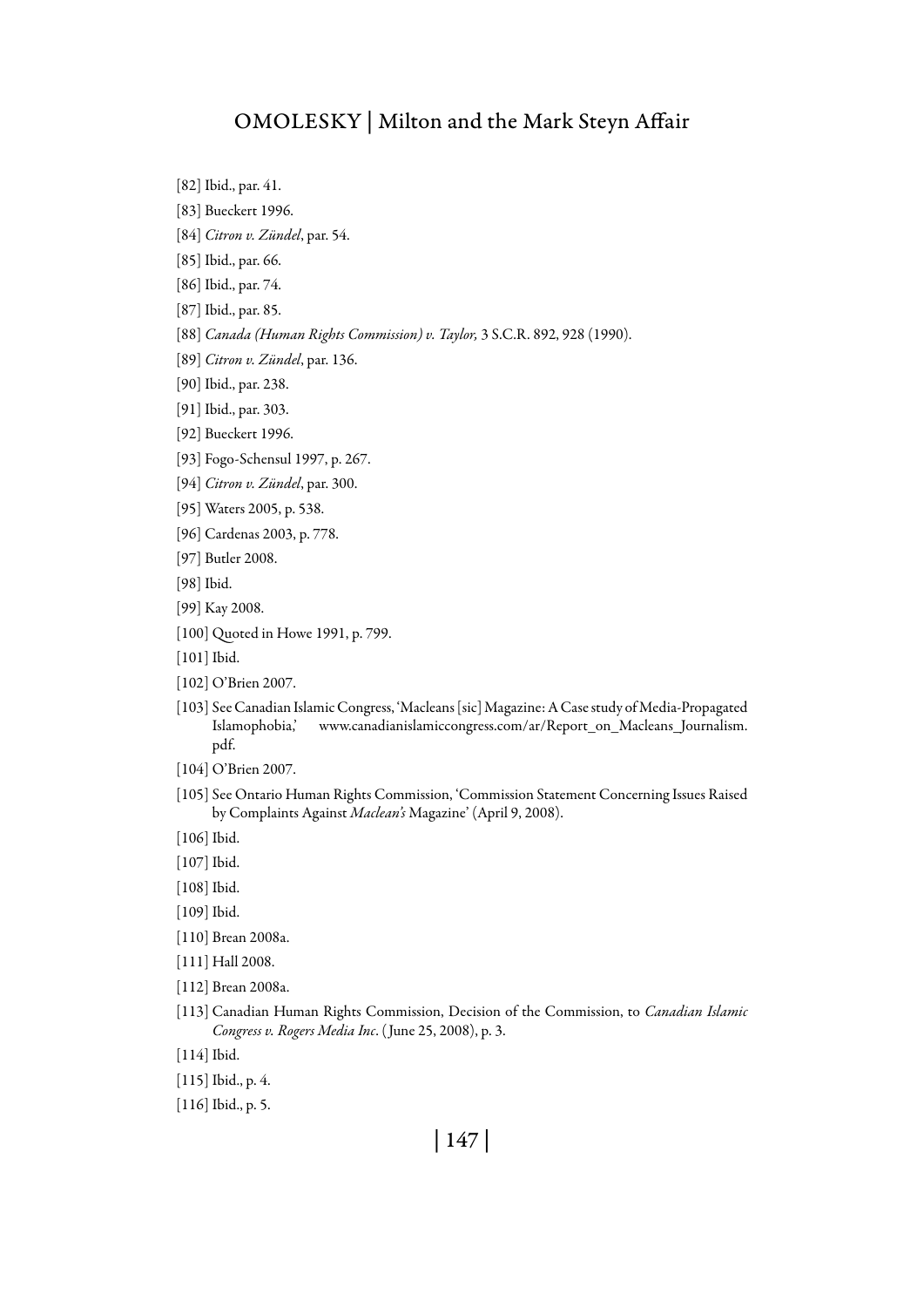- [117] Siddiqui 2008.
- [118] See PEN Canada, 'PEN Canada calls for changes to human rights commission legislation,' Press Release (February 4, 2008), p. 1.
- [119] Levant 2007.
- [120] Brean 2008a.
- [121] See Canadian Parliament, Notice Paper No. 41, Private Member' Notices of Motions ( January 31, 2008).
- [122] Hutchinson 2008.
- [123] Ibid.
- [124] *Elmasry and Habib v. Roger's Publishing and MacQueen*, 2008 BCHRT 378 (2008).
- [125] Ibid., par. 7.
- [126] Ibid., pars. 47, 50.
- [127] Ibid., par. 54.
- [128] Ibid., par. 61.
- [129] Ibid., par. 75.
- [130] Ibid., par. 140.
- [131] Ibid., par. 159.
- [132] Ibid., par. 104.
- [133] Brean 2008b.
- [134] Brean 2008c.
- [135] Moon 2008, p. 2.
- [136] Ibid.
- [137] Ibid., p. 3.
- [138] Ibid.
- [139] Myers 2008.
- [140] Juriansz 2006, p. 22.
- [141] It can also be added that any notion of a global consensus in these matters is immediately suspect, given the way that, say, the European Court of Human Rights operates. As Colin Warbrick notes, 'the European Court relies on what the States are doing – the creation of a European consensus – as an indication of how the Convention should be interpreted.' Yet, if the principle of 'diversity becomes a more predominant value than equality in Europe, the Court will find it even harder to detect a European consensus to underpin its judgments.' See Warbrick 1998, p. 195. The state of play is thus necessarily more fluid than Canadian commissioners would seem to have it.
- [142] *BBC News*, 'Bardot fined over racial hatred' ( June 3, 2008).
- [143] Milton 1898, pp. 51-52.
- [144] Juriansz 2006, p. 19.
- [145] Ibid., p. 20.
- [146] Ibid.
- [147] Burke 1791, pp. 129-30.